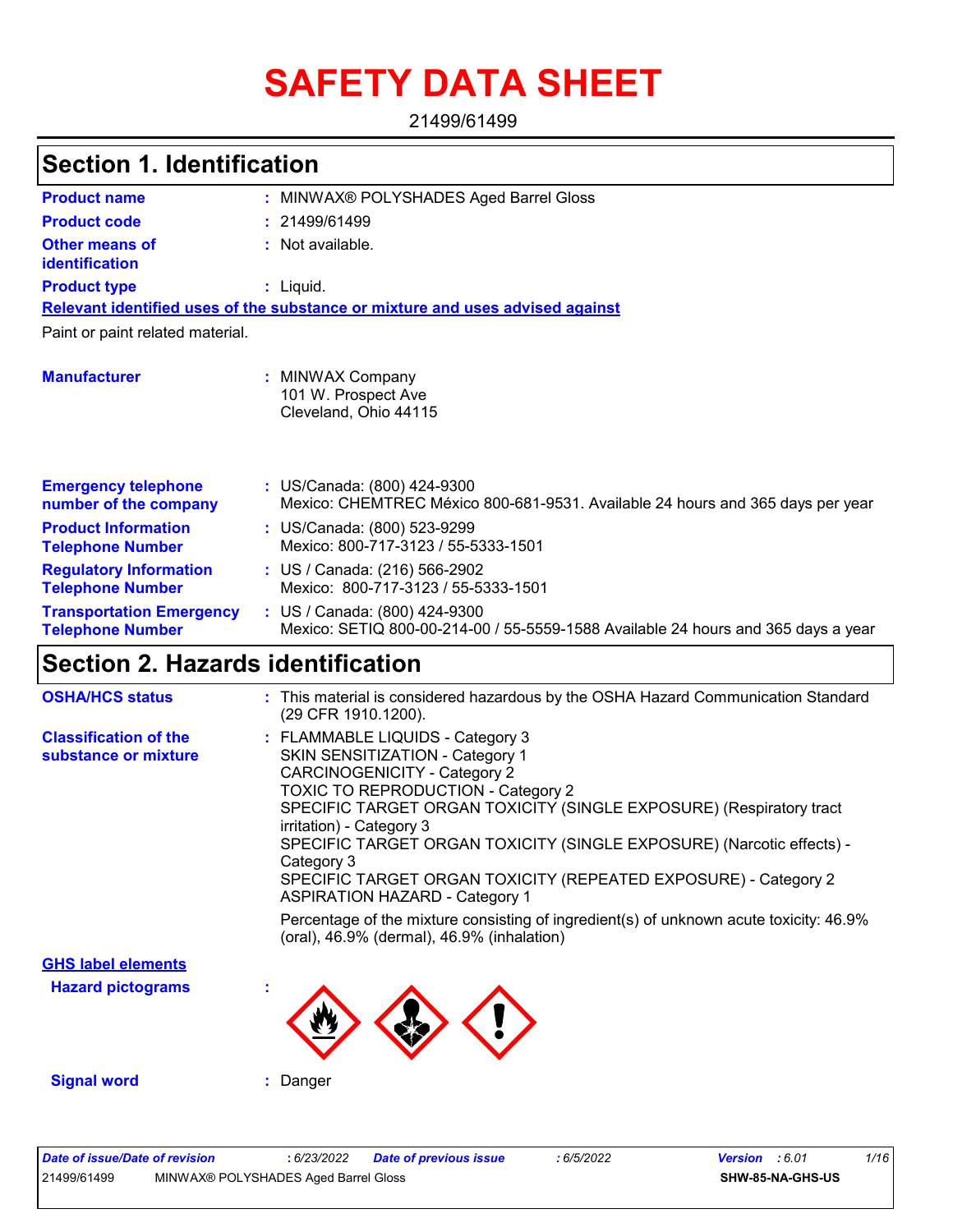# **Section 2. Hazards identification**

| <b>Hazard statements</b>                   | : Flammable liquid and vapor.<br>May be fatal if swallowed and enters airways.<br>May cause an allergic skin reaction.<br>May cause respiratory irritation.<br>May cause drowsiness or dizziness.<br>Suspected of causing cancer.<br>Suspected of damaging fertility or the unborn child.<br>May cause damage to organs through prolonged or repeated exposure.                                                                                                                                                                                                                              |
|--------------------------------------------|----------------------------------------------------------------------------------------------------------------------------------------------------------------------------------------------------------------------------------------------------------------------------------------------------------------------------------------------------------------------------------------------------------------------------------------------------------------------------------------------------------------------------------------------------------------------------------------------|
| <b>Precautionary statements</b>            |                                                                                                                                                                                                                                                                                                                                                                                                                                                                                                                                                                                              |
| <b>General</b>                             | : Read label before use. Keep out of reach of children. If medical advice is needed,<br>have product container or label at hand.                                                                                                                                                                                                                                                                                                                                                                                                                                                             |
| <b>Prevention</b>                          | : Obtain special instructions before use. Do not handle until all safety precautions have<br>been read and understood. Wear protective gloves, protective clothing and eye or face<br>protection. Keep away from heat, hot surfaces, sparks, open flames and other ignition<br>sources. No smoking. Use explosion-proof electrical, ventilating or lighting equipment.<br>Use non-sparking tools. Take action to prevent static discharges. Use only outdoors or<br>in a well-ventilated area. Do not breathe vapor. Contaminated work clothing must not<br>be allowed out of the workplace. |
| <b>Response</b>                            | : IF exposed or concerned: Get medical advice or attention. IF INHALED: Remove<br>person to fresh air and keep comfortable for breathing. Call a POISON CENTER or<br>doctor if you feel unwell. IF SWALLOWED: Immediately call a POISON CENTER or<br>doctor. Do NOT induce vomiting. IF ON SKIN (or hair): Take off immediately all<br>contaminated clothing. Rinse skin with water. Wash contaminated clothing before<br>reuse. IF ON SKIN: Wash with plenty of water. If skin irritation or rash occurs: Get<br>medical advice or attention.                                               |
| <b>Storage</b>                             | : Store locked up. Store in a well-ventilated place. Keep container tightly closed. Keep<br>cool.                                                                                                                                                                                                                                                                                                                                                                                                                                                                                            |
| <b>Disposal</b>                            | Dispose of contents and container in accordance with all local, regional, national and<br>international regulations.                                                                                                                                                                                                                                                                                                                                                                                                                                                                         |
| <b>Supplemental label</b><br>elements      | DELAYED EFFECTS FROM LONG TERM OVEREXPOSURE. Contains solvents which<br>can cause permanent brain and nervous system damage. Intentional misuse by<br>deliberately concentrating and inhaling the contents can be harmful or fatal. WARNING:<br>This product contains chemicals known to the State of California to cause cancer and<br>birth defects or other reproductive harm.                                                                                                                                                                                                            |
|                                            | Please refer to the SDS for additional information. Keep out of reach of children. Do not<br>transfer contents to other containers for storage.                                                                                                                                                                                                                                                                                                                                                                                                                                              |
| <b>Hazards not otherwise</b><br>classified | DANGER: Rags, steel wool, other waste soaked with this product, and sanding residue<br>may spontaneously catch fire if improperly discarded. Immediately place rags, steel<br>wool, other waste soaked with this product, and sanding residue in a sealed, water-filled,<br>metal container. Dispose of in accordance with local fire regulations.                                                                                                                                                                                                                                           |
|                                            |                                                                                                                                                                                                                                                                                                                                                                                                                                                                                                                                                                                              |

# **Section 3. Composition/information on ingredients**

| Substance/mixture     | : Mixture                   |
|-----------------------|-----------------------------|
| <b>Other means of</b> | $\therefore$ Not available. |
| identification        |                             |

**CAS number/other identifiers**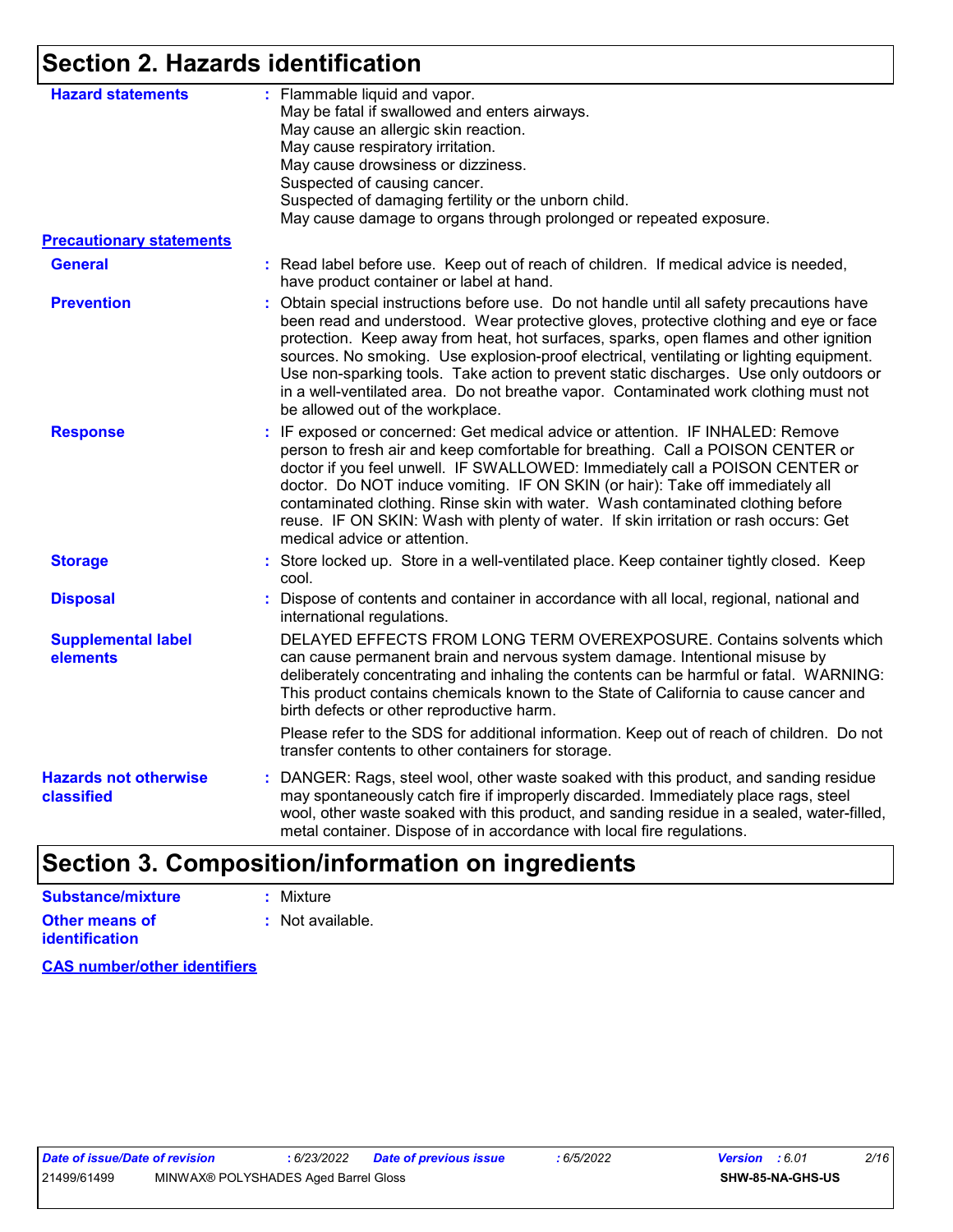# **Section 3. Composition/information on ingredients**

| <b>Ingredient name</b>               | % by weight | <b>CAS number</b> |
|--------------------------------------|-------------|-------------------|
| Light Aliphatic Hydrocarbon          | 225 - ≤50   | 64742-47-8        |
| Light Aliphatic Hydrocarbon          | 210 - ≤25   | 64742-47-8        |
| <b>Titanium Dioxide</b>              | l≤3         | 13463-67-7        |
| Zirconium 2-Ethylhexanoate           | 1≥ا         | 22464-99-9        |
| Med. Aliphatic Hydrocarbon Solvent   | l≤0.3       | 64742-88-7        |
| Carbon Black                         | $≤0.3$      | 1333-86-4         |
| Hydrotreated Heavy Petroleum Naphtha | $\leq 0.3$  | 64742-48-9        |
| Methyl Ethyl Ketoxime                | l≤0.3       | 96-29-7           |

Any concentration shown as a range is to protect confidentiality or is due to batch variation.

**There are no additional ingredients present which, within the current knowledge of the supplier and in the concentrations applicable, are classified and hence require reporting in this section.**

**Occupational exposure limits, if available, are listed in Section 8.**

### **Section 4. First aid measures**

#### **Description of necessary first aid measures**

| <b>Eye contact</b>                                                                          | : Immediately flush eyes with plenty of water, occasionally lifting the upper and lower<br>eyelids. Check for and remove any contact lenses. Continue to rinse for at least 10<br>minutes. Get medical attention.                                                                                                                                                                                                                                                                                                                                                                                                                                                                                                                                       |
|---------------------------------------------------------------------------------------------|---------------------------------------------------------------------------------------------------------------------------------------------------------------------------------------------------------------------------------------------------------------------------------------------------------------------------------------------------------------------------------------------------------------------------------------------------------------------------------------------------------------------------------------------------------------------------------------------------------------------------------------------------------------------------------------------------------------------------------------------------------|
| <b>Inhalation</b>                                                                           | : Remove victim to fresh air and keep at rest in a position comfortable for breathing. If it<br>is suspected that fumes are still present, the rescuer should wear an appropriate mask<br>or self-contained breathing apparatus. If not breathing, if breathing is irregular or if<br>respiratory arrest occurs, provide artificial respiration or oxygen by trained personnel. It<br>may be dangerous to the person providing aid to give mouth-to-mouth resuscitation.<br>Get medical attention. If necessary, call a poison center or physician. If unconscious,<br>place in recovery position and get medical attention immediately. Maintain an open<br>airway. Loosen tight clothing such as a collar, tie, belt or waistband.                    |
| <b>Skin contact</b>                                                                         | : Wash with plenty of soap and water. Remove contaminated clothing and shoes. Wash<br>contaminated clothing thoroughly with water before removing it, or wear gloves.<br>Continue to rinse for at least 10 minutes. Get medical attention. In the event of any<br>complaints or symptoms, avoid further exposure. Wash clothing before reuse. Clean<br>shoes thoroughly before reuse.                                                                                                                                                                                                                                                                                                                                                                   |
| <b>Ingestion</b>                                                                            | : Get medical attention immediately. Call a poison center or physician. Wash out mouth<br>with water. Remove dentures if any. If material has been swallowed and the exposed<br>person is conscious, give small quantities of water to drink. Stop if the exposed person<br>feels sick as vomiting may be dangerous. Aspiration hazard if swallowed. Can enter<br>lungs and cause damage. Do not induce vomiting. If vomiting occurs, the head should<br>be kept low so that vomit does not enter the lungs. Never give anything by mouth to an<br>unconscious person. If unconscious, place in recovery position and get medical<br>attention immediately. Maintain an open airway. Loosen tight clothing such as a collar,<br>tie, belt or waistband. |
| Most important symptoms/effects, acute and delayed<br><b>Potential acute health effects</b> |                                                                                                                                                                                                                                                                                                                                                                                                                                                                                                                                                                                                                                                                                                                                                         |
| <b>Eye contact</b>                                                                          | : No known significant effects or critical hazards.                                                                                                                                                                                                                                                                                                                                                                                                                                                                                                                                                                                                                                                                                                     |
| <b>Inhalation</b>                                                                           |                                                                                                                                                                                                                                                                                                                                                                                                                                                                                                                                                                                                                                                                                                                                                         |
|                                                                                             | : Can cause central nervous system (CNS) depression. May cause drowsiness or<br>dizziness. May cause respiratory irritation.                                                                                                                                                                                                                                                                                                                                                                                                                                                                                                                                                                                                                            |
| <b>Skin contact</b>                                                                         | : May cause an allergic skin reaction.                                                                                                                                                                                                                                                                                                                                                                                                                                                                                                                                                                                                                                                                                                                  |
| <b>Ingestion</b>                                                                            | : Can cause central nervous system (CNS) depression. May be fatal if swallowed and<br>enters airways.                                                                                                                                                                                                                                                                                                                                                                                                                                                                                                                                                                                                                                                   |
| <b>Over-exposure signs/symptoms</b>                                                         |                                                                                                                                                                                                                                                                                                                                                                                                                                                                                                                                                                                                                                                                                                                                                         |
| <b>Eve contact</b>                                                                          | : No specific data.                                                                                                                                                                                                                                                                                                                                                                                                                                                                                                                                                                                                                                                                                                                                     |

| Date of issue/Date of revision |                                      | : 6/23/2022 Date of previous issue | : 6/5/2022 | <b>Version</b> : 6.01 |                         | 3/16 |
|--------------------------------|--------------------------------------|------------------------------------|------------|-----------------------|-------------------------|------|
| 21499/61499                    | MINWAX® POLYSHADES Aged Barrel Gloss |                                    |            |                       | <b>SHW-85-NA-GHS-US</b> |      |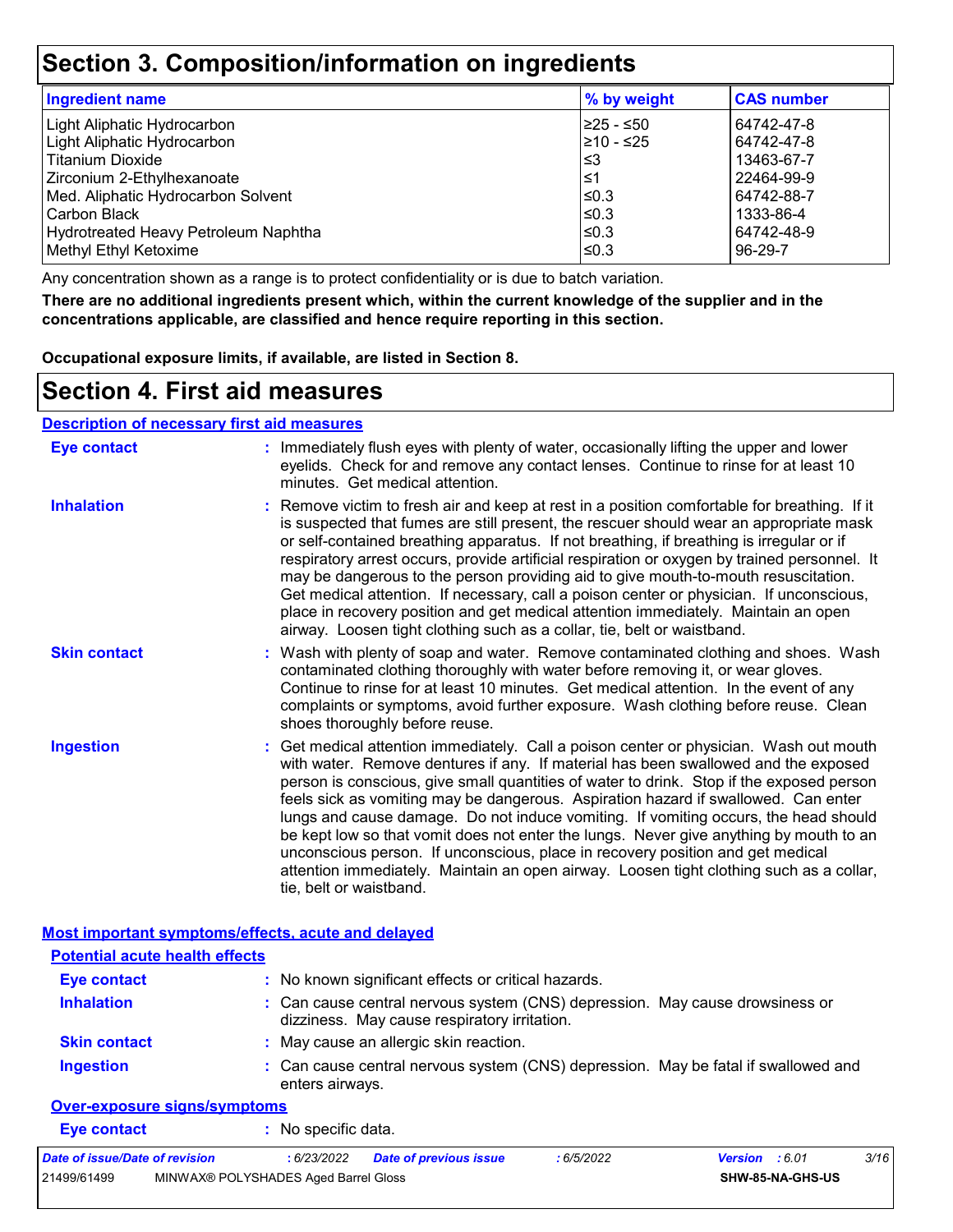### **Section 4. First aid measures**

| <b>Inhalation</b>                 | : Adverse symptoms may include the following:<br>respiratory tract irritation<br>coughing<br>nausea or vomiting<br>headache<br>drowsiness/fatigue<br>dizziness/vertigo<br>unconsciousness<br>reduced fetal weight<br>increase in fetal deaths<br>skeletal malformations |
|-----------------------------------|-------------------------------------------------------------------------------------------------------------------------------------------------------------------------------------------------------------------------------------------------------------------------|
| <b>Skin contact</b>               | : Adverse symptoms may include the following:<br>irritation<br>redness<br>reduced fetal weight<br>increase in fetal deaths<br>skeletal malformations                                                                                                                    |
| <b>Ingestion</b>                  | : Adverse symptoms may include the following:<br>nausea or vomiting<br>reduced fetal weight<br>increase in fetal deaths<br>skeletal malformations                                                                                                                       |
|                                   | <b>Indication of immediate medical attention and special treatment needed, if necessary</b>                                                                                                                                                                             |
| <b>Notes to physician</b>         | : Treat symptomatically. Contact poison treatment specialist immediately if large<br>quantities have been ingested or inhaled.                                                                                                                                          |
| <b>Specific treatments</b>        | : No specific treatment.                                                                                                                                                                                                                                                |
| <b>Protection of first-aiders</b> | $\cdot$ No action shall be taken involving any personal risk or without suitable training                                                                                                                                                                               |

taken involving any personal risk or without suitable training. If it is suspected that fumes are still present, the rescuer should wear an appropriate mask or self-contained breathing apparatus. It may be dangerous to the person providing aid to give mouth-to-mouth resuscitation. Wash contaminated clothing thoroughly with water before removing it, or wear gloves.

**See toxicological information (Section 11)**

### **Section 5. Fire-fighting measures**

| <b>Extinguishing media</b>                           |                                                                                                                                                                                                                                                                                                                                                                                                                          |
|------------------------------------------------------|--------------------------------------------------------------------------------------------------------------------------------------------------------------------------------------------------------------------------------------------------------------------------------------------------------------------------------------------------------------------------------------------------------------------------|
| <b>Suitable extinguishing</b><br>media               | : Use dry chemical, $CO2$ , water spray (fog) or foam.                                                                                                                                                                                                                                                                                                                                                                   |
| <b>Unsuitable extinguishing</b><br>media             | : Do not use water jet.                                                                                                                                                                                                                                                                                                                                                                                                  |
| <b>Specific hazards arising</b><br>from the chemical | : Flammable liquid and vapor. Runoff to sewer may create fire or explosion hazard. In a<br>fire or if heated, a pressure increase will occur and the container may burst, with the risk<br>of a subsequent explosion. The vapor/gas is heavier than air and will spread along the<br>ground. Vapors may accumulate in low or confined areas or travel a considerable<br>distance to a source of ignition and flash back. |
| <b>Hazardous thermal</b><br>decomposition products   | Decomposition products may include the following materials:<br>carbon dioxide<br>carbon monoxide<br>metal oxide/oxides                                                                                                                                                                                                                                                                                                   |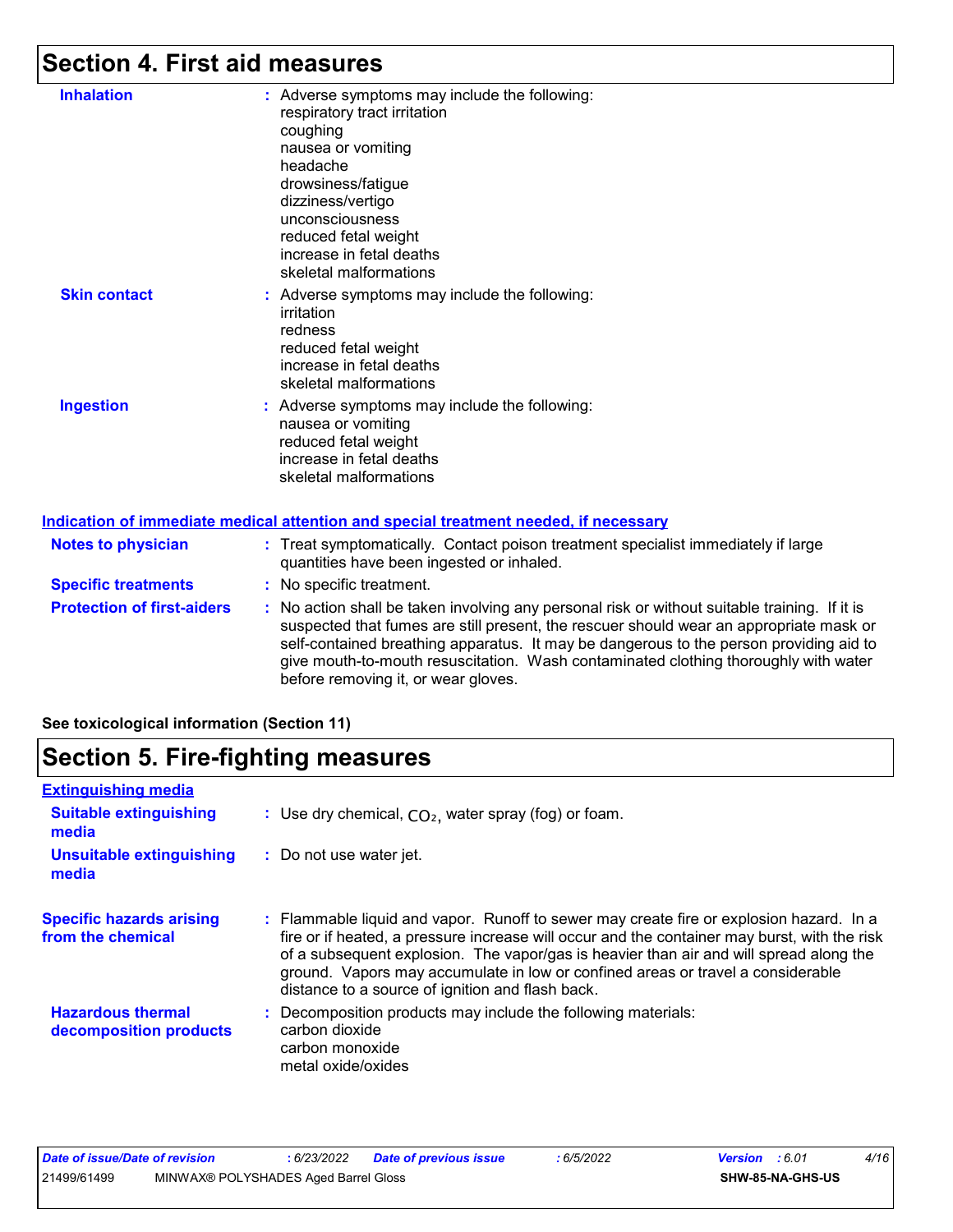## **Section 5. Fire-fighting measures**

| <b>Special protective actions</b><br>for fire-fighters | : Promptly isolate the scene by removing all persons from the vicinity of the incident if<br>there is a fire. No action shall be taken involving any personal risk or without suitable<br>training. Move containers from fire area if this can be done without risk. Use water<br>spray to keep fire-exposed containers cool. |
|--------------------------------------------------------|-------------------------------------------------------------------------------------------------------------------------------------------------------------------------------------------------------------------------------------------------------------------------------------------------------------------------------|
| <b>Special protective</b>                              | : Fire-fighters should wear appropriate protective equipment and self-contained breathing                                                                                                                                                                                                                                     |
| equipment for fire-fighters                            | apparatus (SCBA) with a full face-piece operated in positive pressure mode.                                                                                                                                                                                                                                                   |

### **Section 6. Accidental release measures**

|                                                       | Personal precautions, protective equipment and emergency procedures                                                                                                                                                                                                                                                                                                                                                                                                                                                                                                                                                                                                                                                                                                  |
|-------------------------------------------------------|----------------------------------------------------------------------------------------------------------------------------------------------------------------------------------------------------------------------------------------------------------------------------------------------------------------------------------------------------------------------------------------------------------------------------------------------------------------------------------------------------------------------------------------------------------------------------------------------------------------------------------------------------------------------------------------------------------------------------------------------------------------------|
| For non-emergency<br>personnel                        | : No action shall be taken involving any personal risk or without suitable training.<br>Evacuate surrounding areas. Keep unnecessary and unprotected personnel from<br>entering. Do not touch or walk through spilled material. Shut off all ignition sources.<br>No flares, smoking or flames in hazard area. Avoid breathing vapor or mist. Provide<br>adequate ventilation. Wear appropriate respirator when ventilation is inadequate. Put<br>on appropriate personal protective equipment.                                                                                                                                                                                                                                                                      |
| For emergency responders :                            | If specialized clothing is required to deal with the spillage, take note of any information in<br>Section 8 on suitable and unsuitable materials. See also the information in "For non-<br>emergency personnel".                                                                                                                                                                                                                                                                                                                                                                                                                                                                                                                                                     |
| <b>Environmental precautions</b>                      | : Avoid dispersal of spilled material and runoff and contact with soil, waterways, drains<br>and sewers. Inform the relevant authorities if the product has caused environmental<br>pollution (sewers, waterways, soil or air).                                                                                                                                                                                                                                                                                                                                                                                                                                                                                                                                      |
| Methods and materials for containment and cleaning up |                                                                                                                                                                                                                                                                                                                                                                                                                                                                                                                                                                                                                                                                                                                                                                      |
| <b>Small spill</b>                                    | : Stop leak if without risk. Move containers from spill area. Use spark-proof tools and<br>explosion-proof equipment. Dilute with water and mop up if water-soluble. Alternatively,<br>or if water-insoluble, absorb with an inert dry material and place in an appropriate waste<br>disposal container. Dispose of via a licensed waste disposal contractor.                                                                                                                                                                                                                                                                                                                                                                                                        |
| <b>Large spill</b>                                    | : Stop leak if without risk. Move containers from spill area. Use spark-proof tools and<br>explosion-proof equipment. Approach release from upwind. Prevent entry into sewers,<br>water courses, basements or confined areas. Wash spillages into an effluent treatment<br>plant or proceed as follows. Contain and collect spillage with non-combustible,<br>absorbent material e.g. sand, earth, vermiculite or diatomaceous earth and place in<br>container for disposal according to local regulations (see Section 13). Dispose of via a<br>licensed waste disposal contractor. Contaminated absorbent material may pose the<br>same hazard as the spilled product. Note: see Section 1 for emergency contact<br>information and Section 13 for waste disposal. |

# **Section 7. Handling and storage**

#### **Precautions for safe handling**

| <b>Protective measures</b> | : Put on appropriate personal protective equipment (see Section 8). Persons with a<br>history of skin sensitization problems should not be employed in any process in which<br>this product is used. Avoid exposure - obtain special instructions before use. Avoid<br>exposure during pregnancy. Do not handle until all safety precautions have been read<br>and understood. Do not get in eyes or on skin or clothing. Do not breathe vapor or mist.<br>Do not swallow. Use only with adequate ventilation. Wear appropriate respirator when<br>ventilation is inadequate. Do not enter storage areas and confined spaces unless<br>adequately ventilated. Keep in the original container or an approved alternative made<br>from a compatible material, kept tightly closed when not in use. Store and use away<br>from heat, sparks, open flame or any other ignition source. Use explosion-proof<br>electrical (ventilating, lighting and material handling) equipment. Use only non-sparking<br>tools. Take precautionary measures against electrostatic discharges. Empty containers |
|----------------------------|----------------------------------------------------------------------------------------------------------------------------------------------------------------------------------------------------------------------------------------------------------------------------------------------------------------------------------------------------------------------------------------------------------------------------------------------------------------------------------------------------------------------------------------------------------------------------------------------------------------------------------------------------------------------------------------------------------------------------------------------------------------------------------------------------------------------------------------------------------------------------------------------------------------------------------------------------------------------------------------------------------------------------------------------------------------------------------------------|
|                            | retain product residue and can be hazardous. Do not reuse container.                                                                                                                                                                                                                                                                                                                                                                                                                                                                                                                                                                                                                                                                                                                                                                                                                                                                                                                                                                                                                         |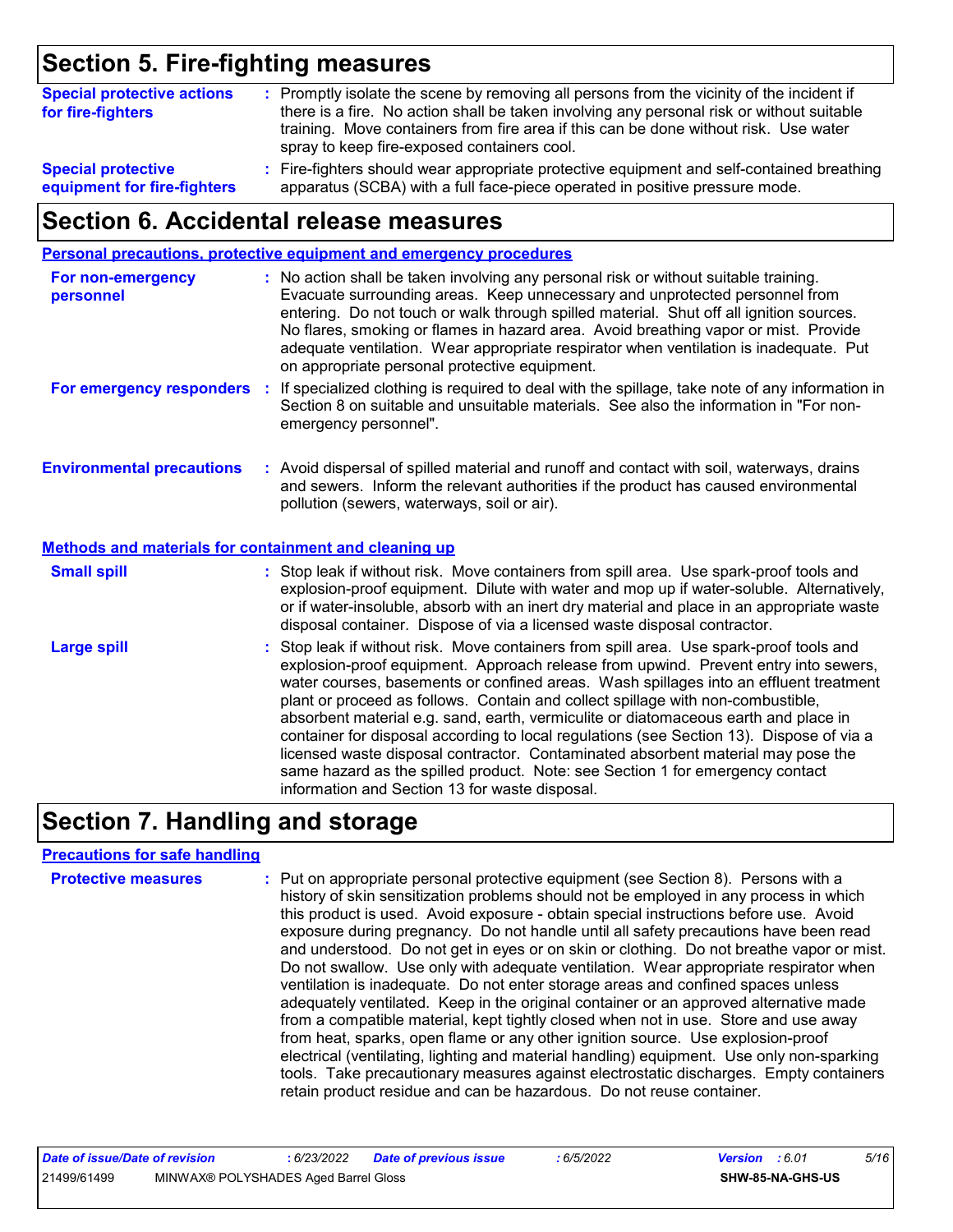## **Section 7. Handling and storage**

| <b>Advice on general</b><br>occupational hygiene                                 | : Eating, drinking and smoking should be prohibited in areas where this material is<br>handled, stored and processed. Workers should wash hands and face before eating,<br>drinking and smoking. Remove contaminated clothing and protective equipment before<br>entering eating areas. See also Section 8 for additional information on hygiene<br>measures.                                                                                                                                                                                                                                                                                                                                                      |
|----------------------------------------------------------------------------------|--------------------------------------------------------------------------------------------------------------------------------------------------------------------------------------------------------------------------------------------------------------------------------------------------------------------------------------------------------------------------------------------------------------------------------------------------------------------------------------------------------------------------------------------------------------------------------------------------------------------------------------------------------------------------------------------------------------------|
| <b>Conditions for safe storage,</b><br>including any<br><b>incompatibilities</b> | : Store in accordance with local regulations. Store in a segregated and approved area.<br>Store in original container protected from direct sunlight in a dry, cool and well-ventilated<br>area, away from incompatible materials (see Section 10) and food and drink. Store<br>locked up. Eliminate all ignition sources. Separate from oxidizing materials. Keep<br>container tightly closed and sealed until ready for use. Containers that have been<br>opened must be carefully resealed and kept upright to prevent leakage. Do not store in<br>unlabeled containers. Use appropriate containment to avoid environmental<br>contamination. See Section 10 for incompatible materials before handling or use. |

# **Section 8. Exposure controls/personal protection**

#### **Control parameters**

#### **Occupational exposure limits (OSHA United States)**

| <b>Ingredient name</b>                                        | CAS#                  | <b>Exposure limits</b>                                                                                                                                                                                                                                                                                                                                            |
|---------------------------------------------------------------|-----------------------|-------------------------------------------------------------------------------------------------------------------------------------------------------------------------------------------------------------------------------------------------------------------------------------------------------------------------------------------------------------------|
| Light Aliphatic Hydrocarbon                                   | 64742-47-8            | ACGIH TLV (United States, 1/2021).<br>Absorbed through skin.<br>TWA: 200 mg/m <sup>3</sup> , (as total hydrocarbon<br>vapor) 8 hours.                                                                                                                                                                                                                             |
| Light Aliphatic Hydrocarbon                                   | 64742-47-8            | ACGIH TLV (United States, 1/2021).<br>Absorbed through skin.<br>TWA: 200 mg/m <sup>3</sup> , (as total hydrocarbon<br>vapor) 8 hours.                                                                                                                                                                                                                             |
| <b>Titanium Dioxide</b>                                       | 13463-67-7            | ACGIH TLV (United States, 1/2021).<br>TWA: 10 mg/m <sup>3</sup> 8 hours.<br>OSHA PEL (United States, 5/2018).<br>TWA: 15 mg/m <sup>3</sup> 8 hours. Form: Total dust                                                                                                                                                                                              |
| Zirconium 2-Ethylhexanoate                                    | 22464-99-9            | ACGIH TLV (United States, 1/2021).<br>TWA: $5 \text{ mg/m}^3$ , (as Zr) 8 hours.<br>STEL: 10 mg/m <sup>3</sup> , (as Zr) 15 minutes.<br>NIOSH REL (United States, 10/2020).<br>TWA: $5 \text{ mg/m}^3$ , (as Zr) 10 hours.<br>STEL: 10 mg/m <sup>3</sup> , (as Zr) 15 minutes.<br>OSHA PEL (United States, 5/2018).<br>TWA: $5 \text{ mg/m}^3$ , (as Zr) 8 hours. |
| Med. Aliphatic Hydrocarbon Solvent                            | 64742-88-7            | OSHA PEL (United States, 5/2018).<br>TWA: 100 ppm 8 hours.<br>TWA: 400 mg/m <sup>3</sup> 8 hours.                                                                                                                                                                                                                                                                 |
| Carbon Black                                                  | 1333-86-4             | ACGIH TLV (United States, 1/2021).<br>TWA: 3 mg/m <sup>3</sup> 8 hours. Form: Inhalable<br>fraction<br>NIOSH REL (United States, 10/2020).<br>TWA: 3.5 mg/m <sup>3</sup> 10 hours.<br>TWA: 0.1 mg of PAHs/cm <sup>3</sup> 10 hours.<br>OSHA PEL (United States, 5/2018).<br>TWA: $3.5 \text{ mg/m}^3$ 8 hours.                                                    |
| Hydrotreated Heavy Petroleum Naphtha<br>Methyl Ethyl Ketoxime | 64742-48-9<br>96-29-7 | None.<br>OARS WEEL (United States, 1/2021). Skin<br>sensitizer.<br>TWA: 10 ppm 8 hours.                                                                                                                                                                                                                                                                           |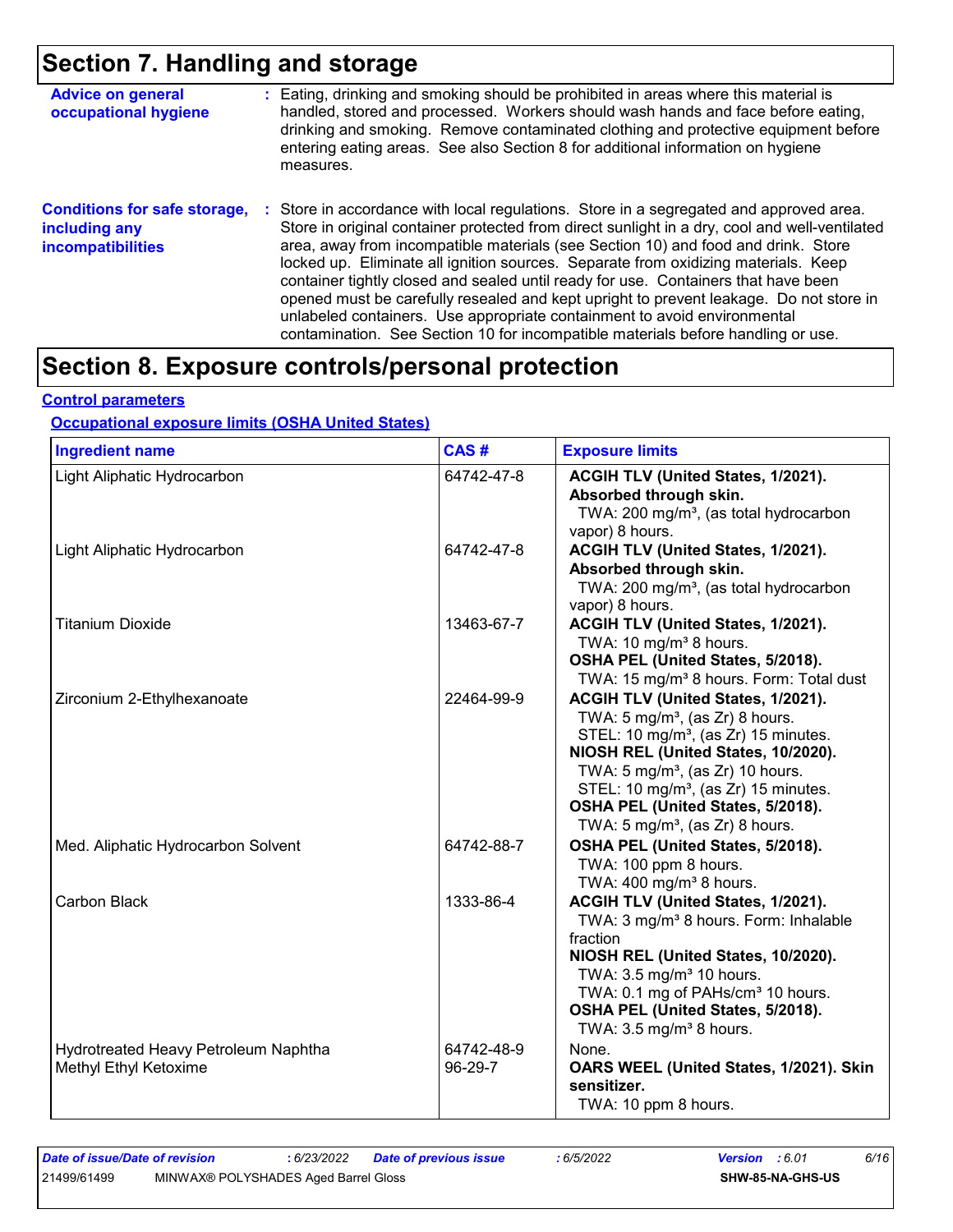# **Section 8. Exposure controls/personal protection**

### **Occupational exposure limits (Canada)**

| <b>Ingredient name</b>                            | CAS#       | <b>Exposure limits</b>                                                                                                                                                                                                                                                                                                                                                                                                                                                                                                                                                                                              |
|---------------------------------------------------|------------|---------------------------------------------------------------------------------------------------------------------------------------------------------------------------------------------------------------------------------------------------------------------------------------------------------------------------------------------------------------------------------------------------------------------------------------------------------------------------------------------------------------------------------------------------------------------------------------------------------------------|
| Petroleum refining, hydrotreated light distillate | 64742-47-8 | <b>CA British Columbia Provincial (Canada,</b><br>6/2021). Absorbed through skin.<br>TWA: 200 mg/m <sup>3</sup> , (as total hydrocarbon<br>vapour) 8 hours.<br>CA Alberta Provincial (Canada, 6/2018).<br>Absorbed through skin.<br>8 hrs OEL: 200 mg/m <sup>3</sup> , (as total hydrocarbon<br>vapour) 8 hours.<br>CA Ontario Provincial (Canada, 6/2019).<br>Absorbed through skin.<br>TWA: 200 mg/m <sup>3</sup> , (as total hydrocarbon<br>vapour) 8 hours.                                                                                                                                                     |
| Petroleum refining, hydrotreated light distillate | 64742-47-8 | <b>CA British Columbia Provincial (Canada,</b><br>6/2021). Absorbed through skin.<br>TWA: 200 mg/m <sup>3</sup> , (as total hydrocarbon<br>vapour) 8 hours.<br>CA Alberta Provincial (Canada, 6/2018).<br>Absorbed through skin.<br>8 hrs OEL: 200 mg/m <sup>3</sup> , (as total hydrocarbon<br>vapour) 8 hours.<br>CA Ontario Provincial (Canada, 6/2019).<br>Absorbed through skin.<br>TWA: 200 mg/m <sup>3</sup> , (as total hydrocarbon<br>vapour) 8 hours.                                                                                                                                                     |
| Titanium dioxide                                  | 13463-67-7 | <b>CA British Columbia Provincial (Canada,</b><br>6/2021).<br>TWA: 10 mg/m <sup>3</sup> 8 hours. Form: Total dust<br>TWA: 3 mg/m <sup>3</sup> 8 hours. Form: respirable<br>fraction<br>CA Quebec Provincial (Canada, 6/2021).<br>TWAEV: 10 mg/m <sup>3</sup> 8 hours. Form: Total dust.<br>CA Alberta Provincial (Canada, 6/2018).<br>8 hrs OEL: 10 mg/m <sup>3</sup> 8 hours.<br>CA Ontario Provincial (Canada, 6/2019).<br>TWA: 10 mg/m <sup>3</sup> 8 hours.<br><b>CA Saskatchewan Provincial (Canada,</b><br>7/2013).<br>STEL: 20 mg/m <sup>3</sup> 15 minutes.<br>TWA: 10 mg/m <sup>3</sup> 8 hours.           |
| Zirconium 2-Ethylhexanoate                        | 22464-99-9 | CA Alberta Provincial (Canada, 6/2018).<br>8 hrs OEL: 5 mg/m <sup>3</sup> , (as Zr) 8 hours.<br>15 min OEL: 10 mg/m <sup>3</sup> , (as Zr) 15 minutes.<br><b>CA British Columbia Provincial (Canada,</b><br>6/2021).<br>TWA: 5 mg/m <sup>3</sup> , (as Zr) 8 hours.<br>STEL: 10 mg/m <sup>3</sup> , (as Zr) 15 minutes.<br>CA Quebec Provincial (Canada, 6/2021).<br>TWAEV: 5 mg/m <sup>3</sup> , (as Zr) 8 hours.<br>STEV: 10 mg/m <sup>3</sup> , (as Zr) 15 minutes.<br>CA Ontario Provincial (Canada, 6/2019).<br>STEL: 10 mg/m <sup>3</sup> , (as Zr) 15 minutes.<br>TWA: $5 \text{ mg/m}^3$ , (as Zr) 8 hours. |
| Carbon black                                      | 1333-86-4  | <b>CA British Columbia Provincial (Canada,</b>                                                                                                                                                                                                                                                                                                                                                                                                                                                                                                                                                                      |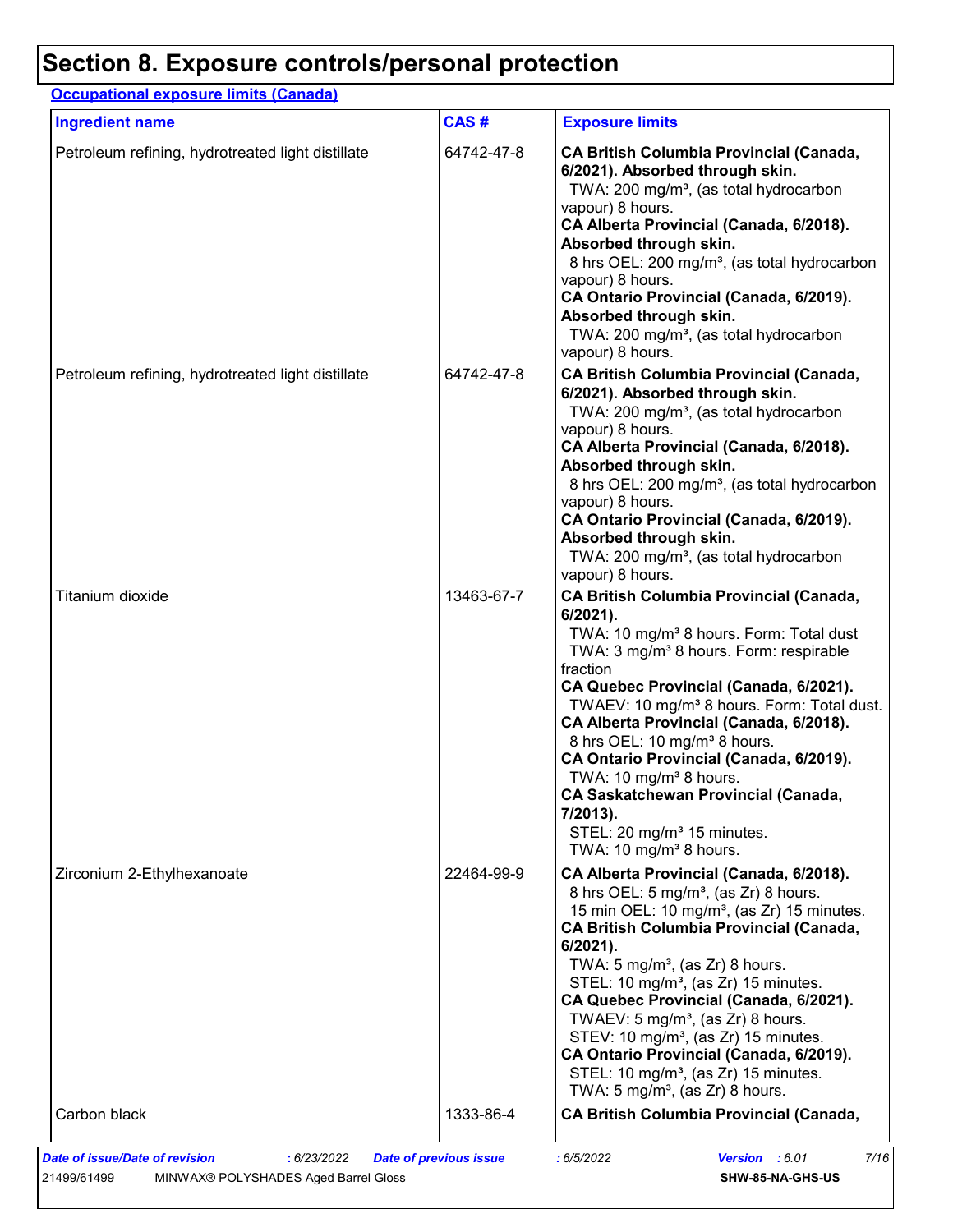# **Section 8. Exposure controls/personal protection**

|                       |         | 6/2021).<br>TWA: 3 mg/m <sup>3</sup> 8 hours. Form: Inhalable<br>CA Ontario Provincial (Canada, 6/2019).<br>TWA: 3 mg/m <sup>3</sup> 8 hours. Form: Inhalable<br>particulate matter.<br>CA Quebec Provincial (Canada, 6/2021).<br>TWAEV: 3 mg/m <sup>3</sup> 8 hours. Form: inhalable<br>dust<br>CA Alberta Provincial (Canada, 6/2018).<br>8 hrs OEL: 3.5 mg/m <sup>3</sup> 8 hours.<br><b>CA Saskatchewan Provincial (Canada,</b><br>7/2013).<br>STEL: 7 mg/m <sup>3</sup> 15 minutes.<br>TWA: $3.5 \text{ mg/m}^3$ 8 hours. |
|-----------------------|---------|--------------------------------------------------------------------------------------------------------------------------------------------------------------------------------------------------------------------------------------------------------------------------------------------------------------------------------------------------------------------------------------------------------------------------------------------------------------------------------------------------------------------------------|
| Methyl Ethyl Ketoxime | 96-29-7 | OARS WEEL (United States, 1/2021). Skin<br>sensitizer.<br>TWA: 10 ppm 8 hours.                                                                                                                                                                                                                                                                                                                                                                                                                                                 |

#### **Occupational exposure limits (Mexico)**

|                             | CAS#       | <b>Exposure limits</b>                                                                                                                       |
|-----------------------------|------------|----------------------------------------------------------------------------------------------------------------------------------------------|
| Light Aliphatic Hydrocarbon | 64742-47-8 | <b>ACGIH TLV (United States, 1/2021).</b><br>Absorbed through skin.<br>TWA: 200 mg/m <sup>3</sup> , (as total hydrocarbon<br>vapor) 8 hours. |
| Light Aliphatic Hydrocarbon | 64742-47-8 | <b>ACGIH TLV (United States, 1/2021).</b><br>Absorbed through skin.<br>TWA: 200 mg/m <sup>3</sup> , (as total hydrocarbon<br>vapor) 8 hours. |
| Zirconium 2-Ethylhexanoate  | 22464-99-9 | NOM-010-STPS-2014 (Mexico, 4/2016).<br>TWA: $5 \text{ mg/m}^3$ , (as Zr) 8 hours.<br>STEL: 10 mg/m <sup>3</sup> , (as Zr) 15 minutes.        |

| <b>Appropriate engineering</b><br><b>controls</b> | : Use only with adequate ventilation. Use process enclosures, local exhaust ventilation or<br>other engineering controls to keep worker exposure to airborne contaminants below any<br>recommended or statutory limits. The engineering controls also need to keep gas,<br>vapor or dust concentrations below any lower explosive limits. Use explosion-proof<br>ventilation equipment.                                                                                     |
|---------------------------------------------------|-----------------------------------------------------------------------------------------------------------------------------------------------------------------------------------------------------------------------------------------------------------------------------------------------------------------------------------------------------------------------------------------------------------------------------------------------------------------------------|
| <b>Environmental exposure</b><br><b>controls</b>  | : Emissions from ventilation or work process equipment should be checked to ensure<br>they comply with the requirements of environmental protection legislation. In some<br>cases, fume scrubbers, filters or engineering modifications to the process equipment<br>will be necessary to reduce emissions to acceptable levels.                                                                                                                                             |
| <b>Individual protection measures</b>             |                                                                                                                                                                                                                                                                                                                                                                                                                                                                             |
| <b>Hygiene measures</b>                           | : Wash hands, forearms and face thoroughly after handling chemical products, before<br>eating, smoking and using the lavatory and at the end of the working period.<br>Appropriate techniques should be used to remove potentially contaminated clothing.<br>Contaminated work clothing should not be allowed out of the workplace. Wash<br>contaminated clothing before reusing. Ensure that eyewash stations and safety<br>showers are close to the workstation location. |
| <b>Eye/face protection</b>                        | Safety eyewear complying with an approved standard should be used when a risk<br>assessment indicates this is necessary to avoid exposure to liquid splashes, mists,<br>gases or dusts. If contact is possible, the following protection should be worn, unless<br>the assessment indicates a higher degree of protection: safety glasses with side-<br>shields.                                                                                                            |
| <b>Skin protection</b>                            |                                                                                                                                                                                                                                                                                                                                                                                                                                                                             |

| Date of issue/Date of revision |                                      | 6/23/2022 | <b>Date of previous issue</b> | 6/5/2022 | <b>Version</b> : 6.01 |                  | 8/16 |
|--------------------------------|--------------------------------------|-----------|-------------------------------|----------|-----------------------|------------------|------|
| 21499/61499                    | MINWAX® POLYSHADES Aged Barrel Gloss |           |                               |          |                       | SHW-85-NA-GHS-US |      |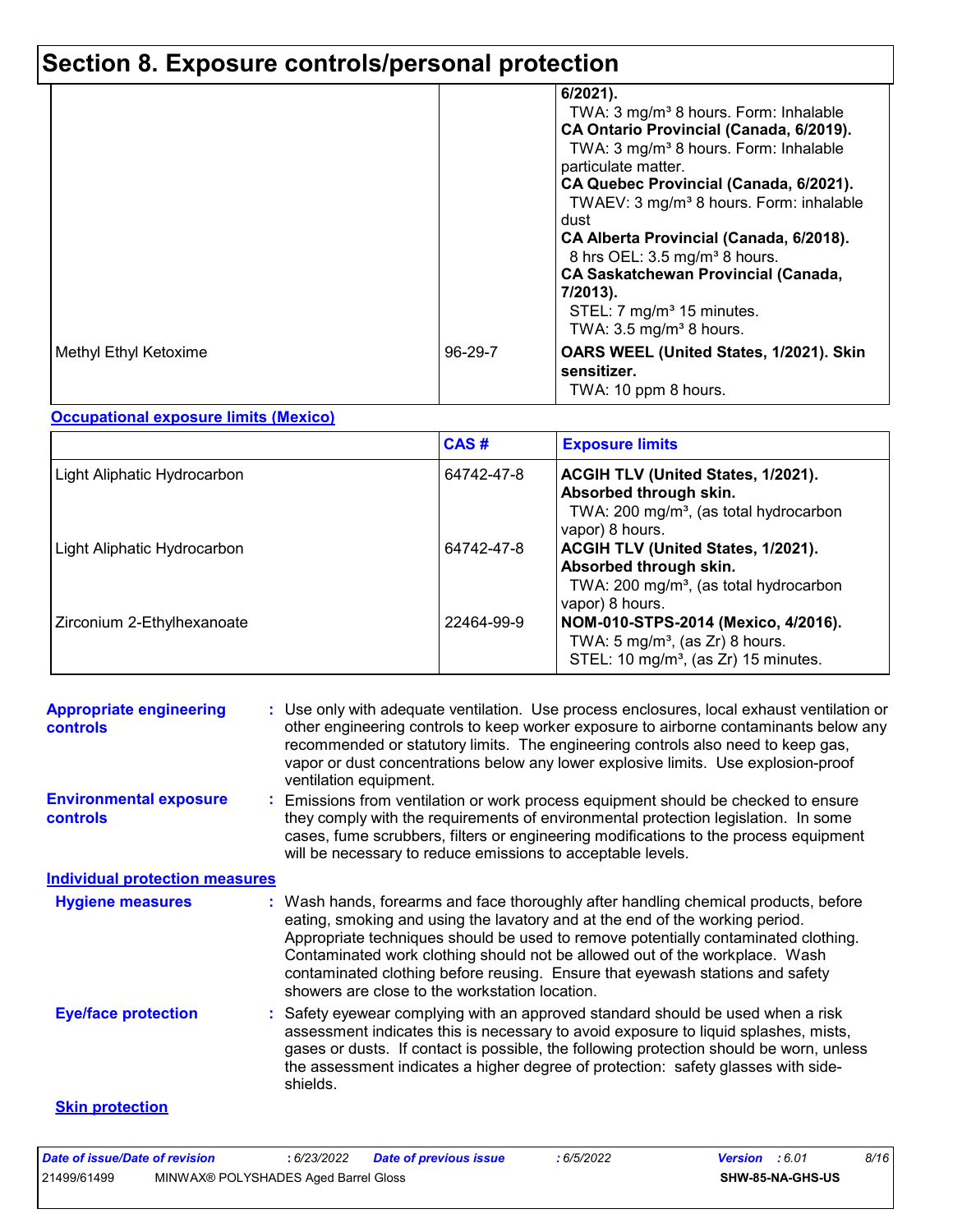# **Section 8. Exposure controls/personal protection**

| <b>Hand protection</b>        | : Chemical-resistant, impervious gloves complying with an approved standard should be<br>worn at all times when handling chemical products if a risk assessment indicates this is<br>necessary. Considering the parameters specified by the glove manufacturer, check<br>during use that the gloves are still retaining their protective properties. It should be<br>noted that the time to breakthrough for any glove material may be different for different<br>glove manufacturers. In the case of mixtures, consisting of several substances, the<br>protection time of the gloves cannot be accurately estimated. |
|-------------------------------|------------------------------------------------------------------------------------------------------------------------------------------------------------------------------------------------------------------------------------------------------------------------------------------------------------------------------------------------------------------------------------------------------------------------------------------------------------------------------------------------------------------------------------------------------------------------------------------------------------------------|
| <b>Body protection</b>        | : Personal protective equipment for the body should be selected based on the task being<br>performed and the risks involved and should be approved by a specialist before<br>handling this product. When there is a risk of ignition from static electricity, wear anti-<br>static protective clothing. For the greatest protection from static discharges, clothing<br>should include anti-static overalls, boots and gloves.                                                                                                                                                                                         |
| <b>Other skin protection</b>  | : Appropriate footwear and any additional skin protection measures should be selected<br>based on the task being performed and the risks involved and should be approved by a<br>specialist before handling this product.                                                                                                                                                                                                                                                                                                                                                                                              |
| <b>Respiratory protection</b> | : Based on the hazard and potential for exposure, select a respirator that meets the<br>appropriate standard or certification. Respirators must be used according to a<br>respiratory protection program to ensure proper fitting, training, and other important<br>aspects of use.                                                                                                                                                                                                                                                                                                                                    |

# **Section 9. Physical and chemical properties**

The conditions of measurement of all properties are at standard temperature and pressure unless otherwise indicated.

| : Liquid.                                                                   |
|-----------------------------------------------------------------------------|
| : Not available.                                                            |
| : Not available.                                                            |
| : Not available.                                                            |
| : Not applicable.                                                           |
| : Not available.                                                            |
| : $148^{\circ}$ C (298.4 $^{\circ}$ F)                                      |
| : Closed cup: $40^{\circ}$ C (104 $^{\circ}$ F) [Pensky-Martens Closed Cup] |
| $: 0.13$ (butyl acetate = 1)                                                |
| : Not available.                                                            |
| $:$ Lower: $0.7\%$<br>Upper: 7%                                             |
| $: 0.25$ kPa (1.9 mm Hg)                                                    |
| : $5$ [Air = 1]                                                             |
| : 0.91                                                                      |
| : Not available.                                                            |
| : Not applicable.                                                           |
| : Not available.                                                            |
| : Not available.                                                            |
| Kinematic (40°C (104°F)): <20.5 mm <sup>2</sup> /s (<20.5 cSt)              |
| Not applicable.                                                             |
|                                                                             |
| : 19.954 kJ/g                                                               |
|                                                                             |

| Date of issue/Date of revision |                                      | : 6/23/2022 | Date of previous issue | : 6/5/2022 | <b>Version</b> : 6.01   | 9/16 |
|--------------------------------|--------------------------------------|-------------|------------------------|------------|-------------------------|------|
| 21499/61499                    | MINWAX® POLYSHADES Aged Barrel Gloss |             |                        |            | <b>SHW-85-NA-GHS-US</b> |      |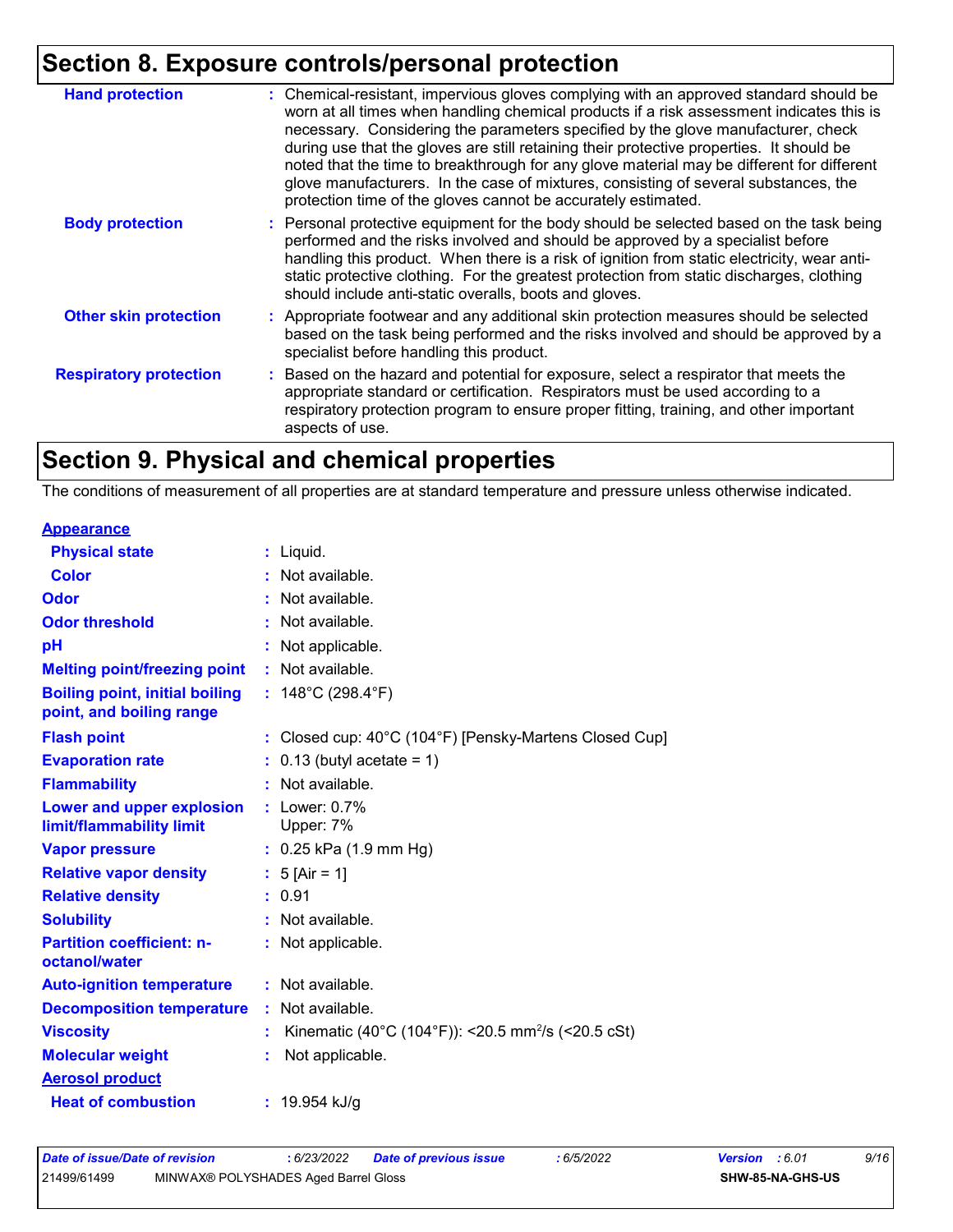# **Section 10. Stability and reactivity**

| <b>Reactivity</b>                                   | : No specific test data related to reactivity available for this product or its ingredients.                                                                                                                                               |
|-----------------------------------------------------|--------------------------------------------------------------------------------------------------------------------------------------------------------------------------------------------------------------------------------------------|
| <b>Chemical stability</b>                           | : The product is stable.                                                                                                                                                                                                                   |
| <b>Possibility of hazardous</b><br><b>reactions</b> | : Under normal conditions of storage and use, hazardous reactions will not occur.                                                                                                                                                          |
| <b>Conditions to avoid</b>                          | : Avoid all possible sources of ignition (spark or flame). Do not pressurize, cut, weld,<br>braze, solder, drill, grind or expose containers to heat or sources of ignition. Do not<br>allow vapor to accumulate in low or confined areas. |
| <b>Incompatible materials</b>                       | $\therefore$ Reactive or incompatible with the following materials:<br>oxidizing materials                                                                                                                                                 |
| <b>Hazardous decomposition</b><br>products          | : Under normal conditions of storage and use, hazardous decomposition products should<br>not be produced.                                                                                                                                  |

## **Section 11. Toxicological information**

#### **Information on toxicological effects**

**Acute toxicity**

| <b>Product/ingredient name</b> | <b>Result</b>         | <b>Species</b> | <b>Dose</b>            | <b>Exposure</b> |
|--------------------------------|-----------------------|----------------|------------------------|-----------------|
| Zirconium 2-Ethylhexanoate     | <b>ILD50 Dermal</b>   | Rabbit         | $>5$ g/kg              |                 |
|                                | ILD50 Oral            | Rat            | $>5$ g/kg              |                 |
| Carbon Black                   | LD50 Oral             | Rat            | >15400 mg/kg           |                 |
| <b>Hydrotreated Heavy</b>      | LC50 Inhalation Vapor | Rat            | 8500 mg/m <sup>3</sup> | 4 hours         |
| Petroleum Naphtha              |                       |                |                        |                 |
|                                | LD50 Oral             | Rat            | $>6$ g/kg              |                 |
| Methyl Ethyl Ketoxime          | LD50 Oral             | Rat            | 930 mg/kg              |                 |

**Irritation/Corrosion**

| <b>Product/ingredient name</b> | <b>Result</b>          | <b>Species</b> | <b>Score</b> | <b>Exposure</b> | <b>Observation</b> |
|--------------------------------|------------------------|----------------|--------------|-----------------|--------------------|
| Titanium Dioxide               | Skin - Mild irritant   | Human          |              | 72 hours 300    |                    |
| Methyl Ethyl Ketoxime          | Eyes - Severe irritant | Rabbit         |              | ug<br>100 uL    | -                  |

#### **Sensitization**

Not available.

#### **Mutagenicity**

Not available.

#### **Carcinogenicity**

Not available.

#### **Classification**

| <b>Product/ingredient name</b>            | <b>OSHA</b> | <b>IARC</b> | <b>NTP</b> |
|-------------------------------------------|-------------|-------------|------------|
| <b>Titanium Dioxide</b><br>l Carbon Black |             | 2B<br>2B    |            |

#### **Reproductive toxicity**

Not available.

#### **Teratogenicity**

| Date of issue/Date of revision |                                      | : 6/23/2022 | Date of previous issue | : 6/5/2022 | <b>Version</b> : 6.01 |                         | 10/16 |
|--------------------------------|--------------------------------------|-------------|------------------------|------------|-----------------------|-------------------------|-------|
| 21499/61499                    | MINWAX® POLYSHADES Aged Barrel Gloss |             |                        |            |                       | <b>SHW-85-NA-GHS-US</b> |       |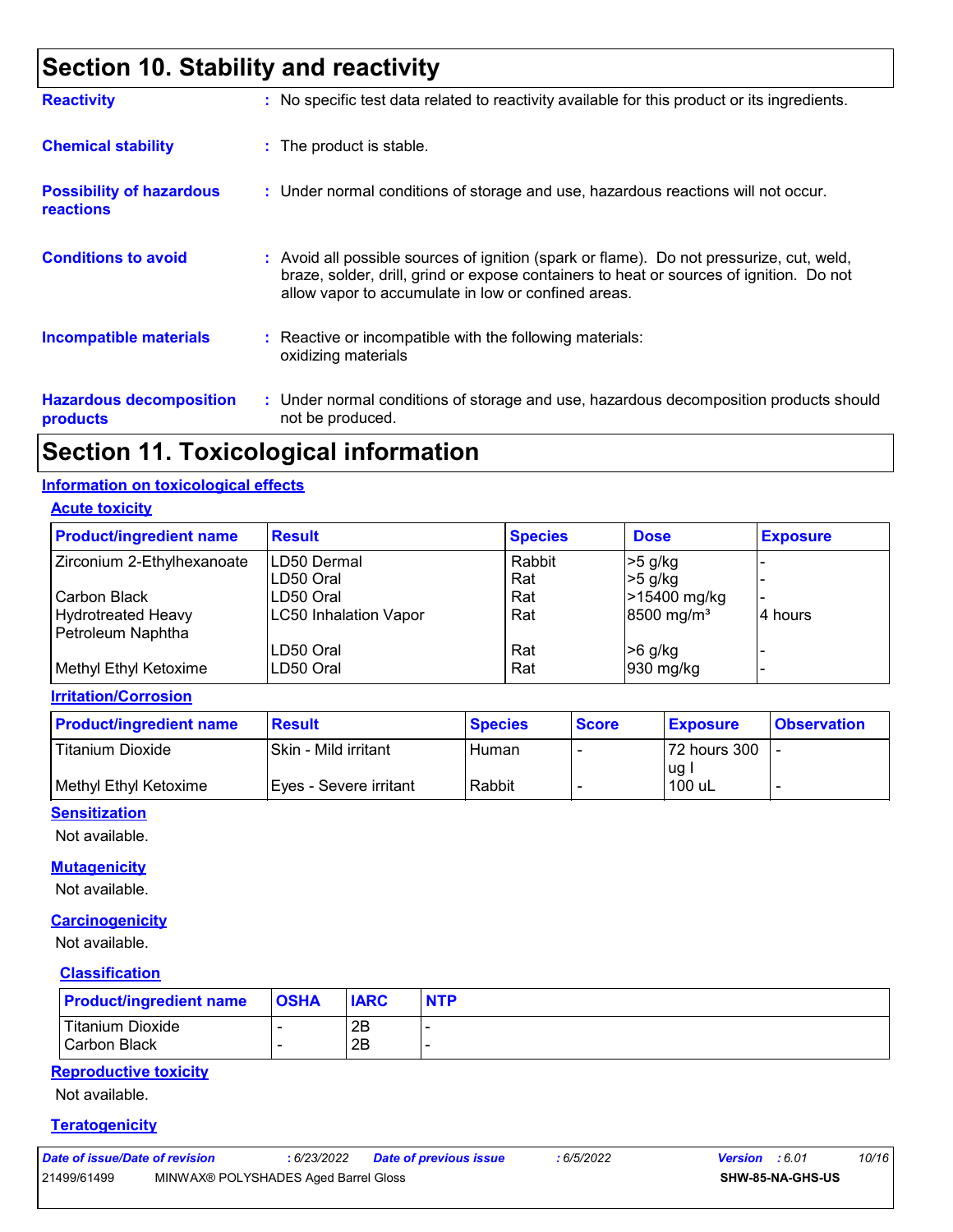# **Section 11. Toxicological information**

#### Not available.

#### **Specific target organ toxicity (single exposure)**

| <b>Name</b>                          | <b>Category</b> | <b>Route of</b><br>exposure | <b>Target organs</b>                   |
|--------------------------------------|-----------------|-----------------------------|----------------------------------------|
| Light Aliphatic Hydrocarbon          | Category 3      |                             | Respiratory tract<br>irritation        |
|                                      | Category 3      |                             | Narcotic effects                       |
| Light Aliphatic Hydrocarbon          | Category 3      |                             | Respiratory tract<br>irritation        |
|                                      | Category 3      |                             | Narcotic effects                       |
| Med. Aliphatic Hydrocarbon Solvent   | Category 3      |                             | Respiratory tract<br>irritation        |
|                                      | Category 3      |                             | Narcotic effects                       |
| Hydrotreated Heavy Petroleum Naphtha | Category 3      |                             | Respiratory tract<br><b>irritation</b> |
|                                      | Category 3      |                             | Narcotic effects                       |
| Methyl Ethyl Ketoxime                | Category 1      |                             | upper respiratory<br>tract             |
|                                      | Category 3      |                             | Narcotic effects                       |

#### **Specific target organ toxicity (repeated exposure)**

| <b>Name</b>                          | <b>Category</b> | <b>Route of</b><br>exposure | <b>Target organs</b> |
|--------------------------------------|-----------------|-----------------------------|----------------------|
| Light Aliphatic Hydrocarbon          | Category 2      |                             |                      |
| Light Aliphatic Hydrocarbon          | Category 2      |                             |                      |
| Med. Aliphatic Hydrocarbon Solvent   | Category 1      |                             |                      |
| Hydrotreated Heavy Petroleum Naphtha | Category 2      |                             |                      |
| Methyl Ethyl Ketoxime                | Category 2      |                             | blood system         |

#### **Aspiration hazard**

| <b>Name</b>                          | <b>Result</b>                         |
|--------------------------------------|---------------------------------------|
| Light Aliphatic Hydrocarbon          | <b>ASPIRATION HAZARD - Category 1</b> |
| Light Aliphatic Hydrocarbon          | <b>ASPIRATION HAZARD - Category 1</b> |
| Med. Aliphatic Hydrocarbon Solvent   | <b>ASPIRATION HAZARD - Category 1</b> |
| Hydrotreated Heavy Petroleum Naphtha | <b>ASPIRATION HAZARD - Category 1</b> |

#### **Information on the likely :** Not available.

**routes of exposure**

#### **Potential acute health effects**

| <b>Eye contact</b>  | : No known significant effects or critical hazards.                                                                          |  |
|---------------------|------------------------------------------------------------------------------------------------------------------------------|--|
| <b>Inhalation</b>   | : Can cause central nervous system (CNS) depression. May cause drowsiness or<br>dizziness. May cause respiratory irritation. |  |
| <b>Skin contact</b> | : May cause an allergic skin reaction.                                                                                       |  |
| <b>Ingestion</b>    | : Can cause central nervous system (CNS) depression. May be fatal if swallowed and<br>enters airways.                        |  |

|             | Symptoms related to the physical, chemical and toxicological characteristics |  |
|-------------|------------------------------------------------------------------------------|--|
| Eye contact | : No specific data.                                                          |  |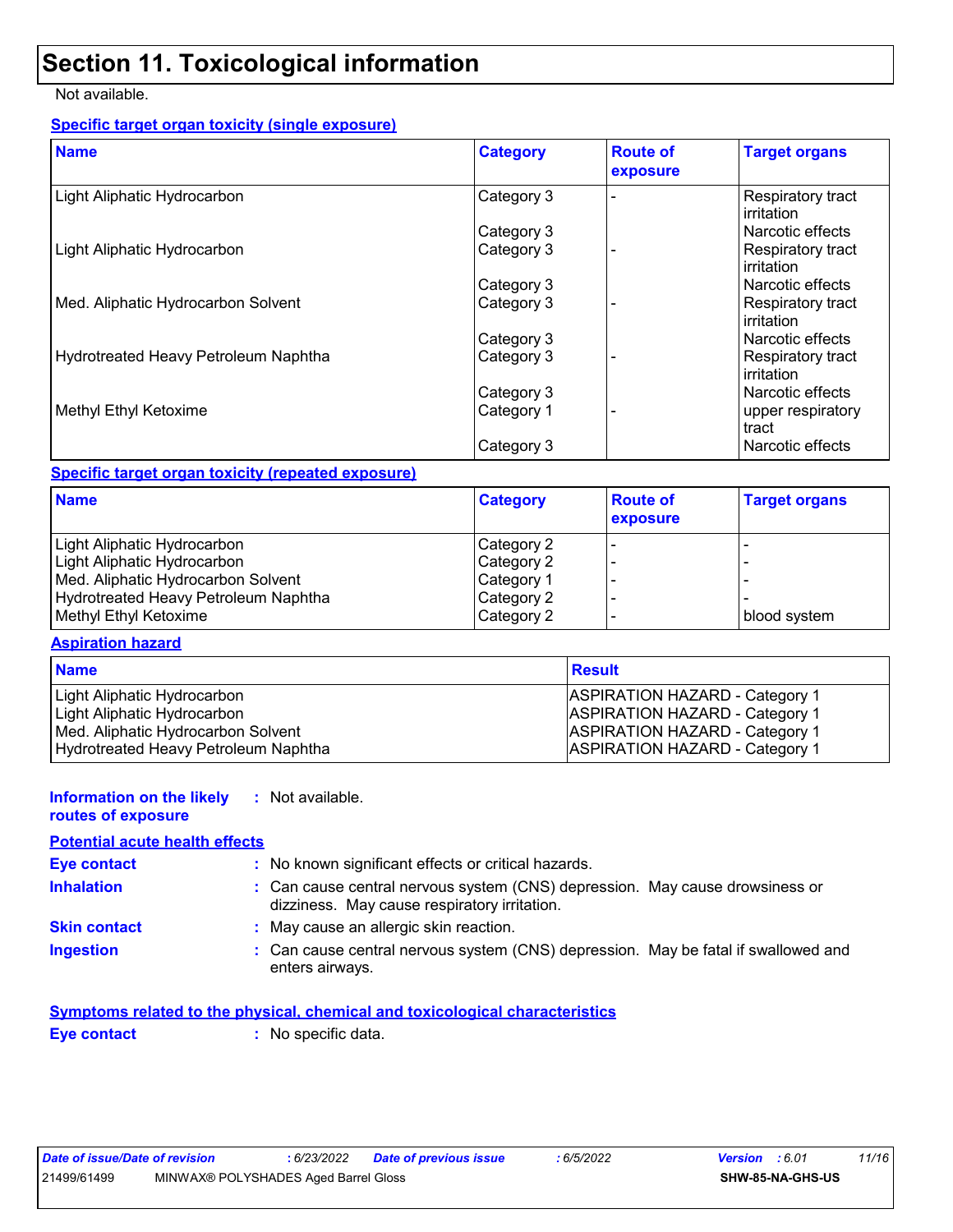# **Section 11. Toxicological information**

| <b>Inhalation</b>   | : Adverse symptoms may include the following:<br>respiratory tract irritation<br>coughing<br>nausea or vomiting<br>headache<br>drowsiness/fatigue<br>dizziness/vertigo<br>unconsciousness<br>reduced fetal weight<br>increase in fetal deaths<br>skeletal malformations |
|---------------------|-------------------------------------------------------------------------------------------------------------------------------------------------------------------------------------------------------------------------------------------------------------------------|
| <b>Skin contact</b> | : Adverse symptoms may include the following:<br>irritation<br>redness<br>reduced fetal weight<br>increase in fetal deaths<br>skeletal malformations                                                                                                                    |
| <b>Ingestion</b>    | : Adverse symptoms may include the following:<br>nausea or vomiting<br>reduced fetal weight<br>increase in fetal deaths<br>skeletal malformations                                                                                                                       |
|                     | Delayed and immediate effects and also chronic effects from short and long                                                                                                                                                                                              |

| Delayed and immediate effects and also chronic effects from short and long term exposure                                                                                       |
|--------------------------------------------------------------------------------------------------------------------------------------------------------------------------------|
|                                                                                                                                                                                |
| : Not available.                                                                                                                                                               |
| : Not available.                                                                                                                                                               |
|                                                                                                                                                                                |
| : Not available.                                                                                                                                                               |
| <b>Potential delayed effects : Not available.</b>                                                                                                                              |
| <b>Potential chronic health effects</b>                                                                                                                                        |
|                                                                                                                                                                                |
| : May cause damage to organs through prolonged or repeated exposure. Once<br>sensitized, a severe allergic reaction may occur when subsequently exposed to very low<br>levels. |
| : Suspected of causing cancer. Risk of cancer depends on duration and level of<br>exposure.                                                                                    |
| : No known significant effects or critical hazards.                                                                                                                            |
| : Suspected of damaging the unborn child.                                                                                                                                      |
| : No known significant effects or critical hazards.                                                                                                                            |
| : No known significant effects or critical hazards.                                                                                                                            |
|                                                                                                                                                                                |

**Numerical measures of toxicity** Not available. **Acute toxicity estimates**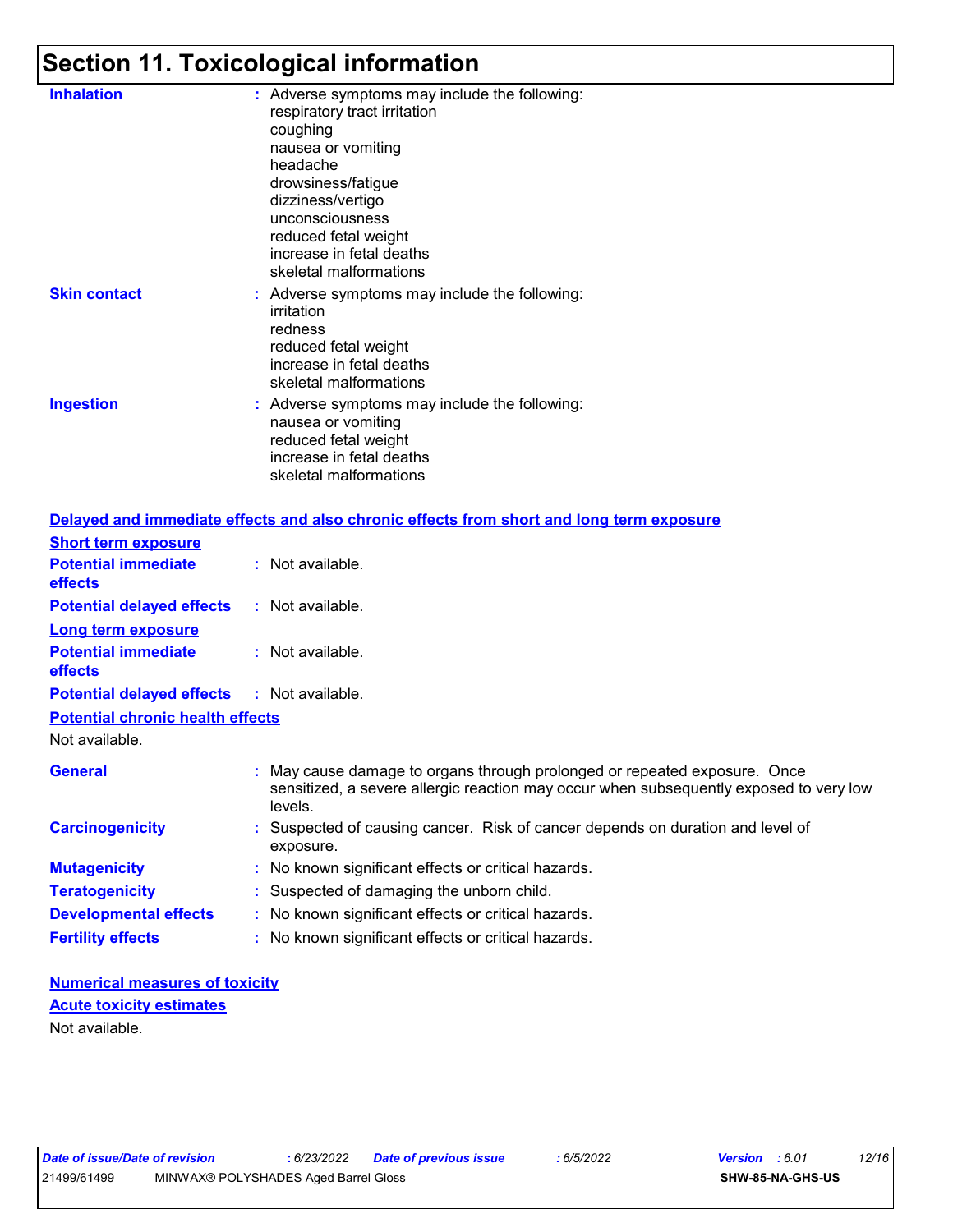# **Section 12. Ecological information**

#### **Toxicity**

| <b>Product/ingredient name</b> | <b>Result</b>                         | <b>Species</b>                 | <b>Exposure</b> |
|--------------------------------|---------------------------------------|--------------------------------|-----------------|
| Light Aliphatic Hydrocarbon    | Acute LC50 2200 µg/l Fresh water      | Fish - Lepomis macrochirus     | 4 days          |
| Light Aliphatic Hydrocarbon    | Acute LC50 2200 µg/l Fresh water      | Fish - Lepomis macrochirus     | 4 days          |
| l Titanium Dioxide             | Acute LC50 >1000000 µg/l Marine water | l Fish - Fundulus heteroclitus | 196 hours       |
| Methyl Ethyl Ketoxime          | Acute LC50 843000 µg/l Fresh water    | Fish - Pimephales promelas     | 196 hours       |

#### **Persistence and degradability**

Not available.

#### **Bioaccumulative potential**

| <b>Product/ingredient name</b> | $LoaPow$ | <b>BCF</b> | <b>Potential</b> |
|--------------------------------|----------|------------|------------------|
| Zirconium 2-Ethylhexanoate     |          | 2.96       | low              |
| Hydrotreated Heavy             |          | 10 to 2500 | high             |
| Petroleum Naphtha              |          |            |                  |
| Methyl Ethyl Ketoxime          |          | 2.5 to 5.8 | low              |

#### **Mobility in soil**

**Soil/water partition coefficient (K**<sub>oc</sub>)

**:** Not available.

**Other adverse effects** : No known significant effects or critical hazards.

### **Section 13. Disposal considerations**

The generation of waste should be avoided or minimized wherever possible. Disposal of this product, solutions and any by-products should at all times comply with the requirements of environmental protection and waste disposal legislation and any regional local authority requirements. Dispose of surplus and non-recyclable products via a licensed waste disposal contractor. Waste should not be disposed of untreated to the sewer unless fully compliant with the requirements of all authorities with jurisdiction. Waste packaging should be recycled. Incineration or landfill should only be considered when recycling is not feasible. This material and its container must be disposed of in a safe way. Care should be taken when handling emptied containers that have not been cleaned or rinsed out. Empty containers or liners may retain some product residues. Vapor from product residues may create a highly flammable or explosive atmosphere inside the container. Do not cut, weld or grind used containers unless they have been cleaned thoroughly internally. Avoid dispersal of spilled material and runoff and contact with soil, waterways, drains and sewers. **Disposal methods :**

# **Section 14. Transport information**

|                                                                                            | <b>DOT</b><br><b>Classification</b> | <b>TDG</b><br><b>Classification</b> | <b>Mexico</b><br><b>Classification</b> | <b>IATA</b>   | <b>IMDG</b>             |
|--------------------------------------------------------------------------------------------|-------------------------------------|-------------------------------------|----------------------------------------|---------------|-------------------------|
| <b>UN number</b>                                                                           | <b>UN1263</b>                       | <b>UN1263</b>                       | <b>UN1263</b>                          | <b>UN1263</b> | <b>UN1263</b>           |
| <b>UN proper</b><br>shipping name                                                          | <b>PAINT</b>                        | <b>PAINT</b>                        | l PAINT                                | <b>PAINT</b>  | <b>PAINT</b>            |
|                                                                                            |                                     |                                     |                                        |               |                         |
|                                                                                            |                                     |                                     |                                        |               |                         |
| Date of issue/Date of revision<br><b>Date of previous issue</b><br>:6/23/2022<br>:6/5/2022 |                                     |                                     |                                        |               | 13/16<br>Version : 6.01 |
| MINWAX® POLYSHADES Aged Barrel Gloss<br>21499/61499                                        |                                     |                                     |                                        |               | SHW-85-NA-GHS-US        |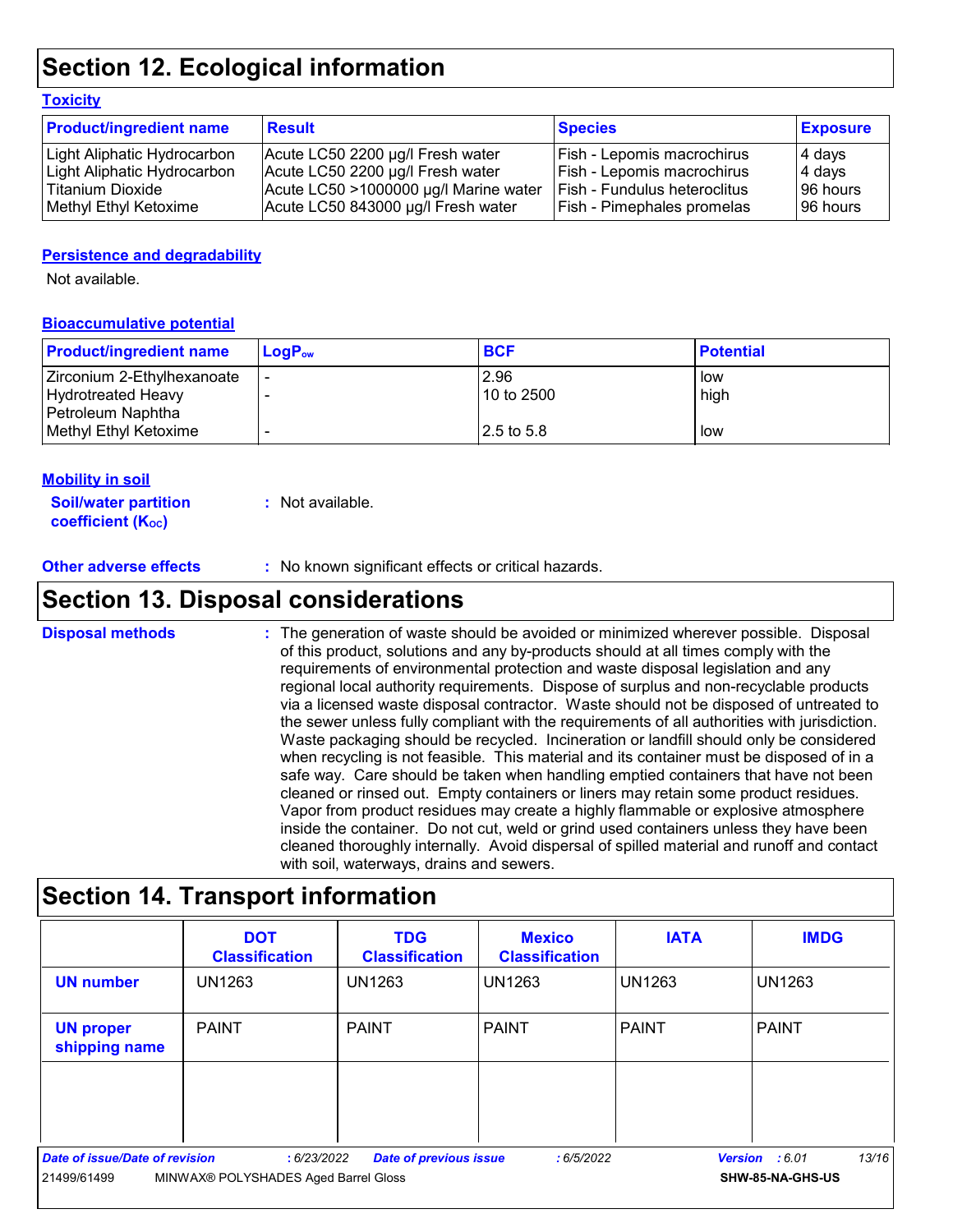|                                                          | <b>Section 14. Transport information</b>                                                                                                                                                                                                                          |                                                                                                                                                                                                                                                                                                                                                                                                                                                                                                                                                                                                                                                                                     |                  |                |                                            |
|----------------------------------------------------------|-------------------------------------------------------------------------------------------------------------------------------------------------------------------------------------------------------------------------------------------------------------------|-------------------------------------------------------------------------------------------------------------------------------------------------------------------------------------------------------------------------------------------------------------------------------------------------------------------------------------------------------------------------------------------------------------------------------------------------------------------------------------------------------------------------------------------------------------------------------------------------------------------------------------------------------------------------------------|------------------|----------------|--------------------------------------------|
| <b>Transport</b><br>hazard class(es)                     | 3                                                                                                                                                                                                                                                                 | 3                                                                                                                                                                                                                                                                                                                                                                                                                                                                                                                                                                                                                                                                                   | 3                | 3              | 3                                          |
|                                                          |                                                                                                                                                                                                                                                                   |                                                                                                                                                                                                                                                                                                                                                                                                                                                                                                                                                                                                                                                                                     |                  |                |                                            |
| <b>Packing group</b>                                     | Ш                                                                                                                                                                                                                                                                 | Ш                                                                                                                                                                                                                                                                                                                                                                                                                                                                                                                                                                                                                                                                                   | III              | $\mathbf{III}$ | $\begin{array}{c} \hline \end{array}$      |
| <b>Environmental</b><br>hazards                          | No.                                                                                                                                                                                                                                                               | No.                                                                                                                                                                                                                                                                                                                                                                                                                                                                                                                                                                                                                                                                                 | No.              | No.            | No.                                        |
| <b>Additional</b><br><b>information</b>                  | This product may<br>be re-classified as<br>"Combustible<br>Liquid," unless<br>transported by<br>vessel or aircraft.<br>Non-bulk<br>packages (less<br>than or equal to<br>119 gal) of<br>combustible<br>liquids are not<br>regulated as<br>hazardous<br>materials. | Product classified<br>as per the<br>following sections<br>of the<br>Transportation of<br>Dangerous Goods<br>Regulations:<br>2.18-2.19 (Class<br>3).                                                                                                                                                                                                                                                                                                                                                                                                                                                                                                                                 |                  |                | <b>Emergency</b><br>schedules F-E, S-<br>E |
|                                                          | <b>ERG No.</b>                                                                                                                                                                                                                                                    | <b>ERG No.</b>                                                                                                                                                                                                                                                                                                                                                                                                                                                                                                                                                                                                                                                                      | <b>ERG No.</b>   |                |                                            |
|                                                          | 128                                                                                                                                                                                                                                                               | 128                                                                                                                                                                                                                                                                                                                                                                                                                                                                                                                                                                                                                                                                                 | 128              |                |                                            |
| <b>Special precautions for user :</b>                    |                                                                                                                                                                                                                                                                   | Multi-modal shipping descriptions are provided for informational purposes and do not<br>consider container sizes. The presence of a shipping description for a particular<br>mode of transport (sea, air, etc.), does not indicate that the product is packaged<br>suitably for that mode of transport. All packaging must be reviewed for suitability<br>prior to shipment, and compliance with the applicable regulations is the sole<br>responsibility of the person offering the product for transport. People loading and<br>unloading dangerous goods must be trained on all of the risks deriving from the<br>substances and on all actions in case of emergency situations. |                  |                |                                            |
| <b>Transport in bulk according</b><br>to IMO instruments | Not available.                                                                                                                                                                                                                                                    | <b>Proper shipping name</b>                                                                                                                                                                                                                                                                                                                                                                                                                                                                                                                                                                                                                                                         | : Not available. |                |                                            |

# **Section 15. Regulatory information**

#### **SARA 313**

SARA 313 (40 CFR 372.45) supplier notification can be found on the Environmental Data Sheet.

#### **California Prop. 65**

WARNING: This product contains chemicals known to the State of California to cause cancer and birth defects or other reproductive harm.

#### **International regulations**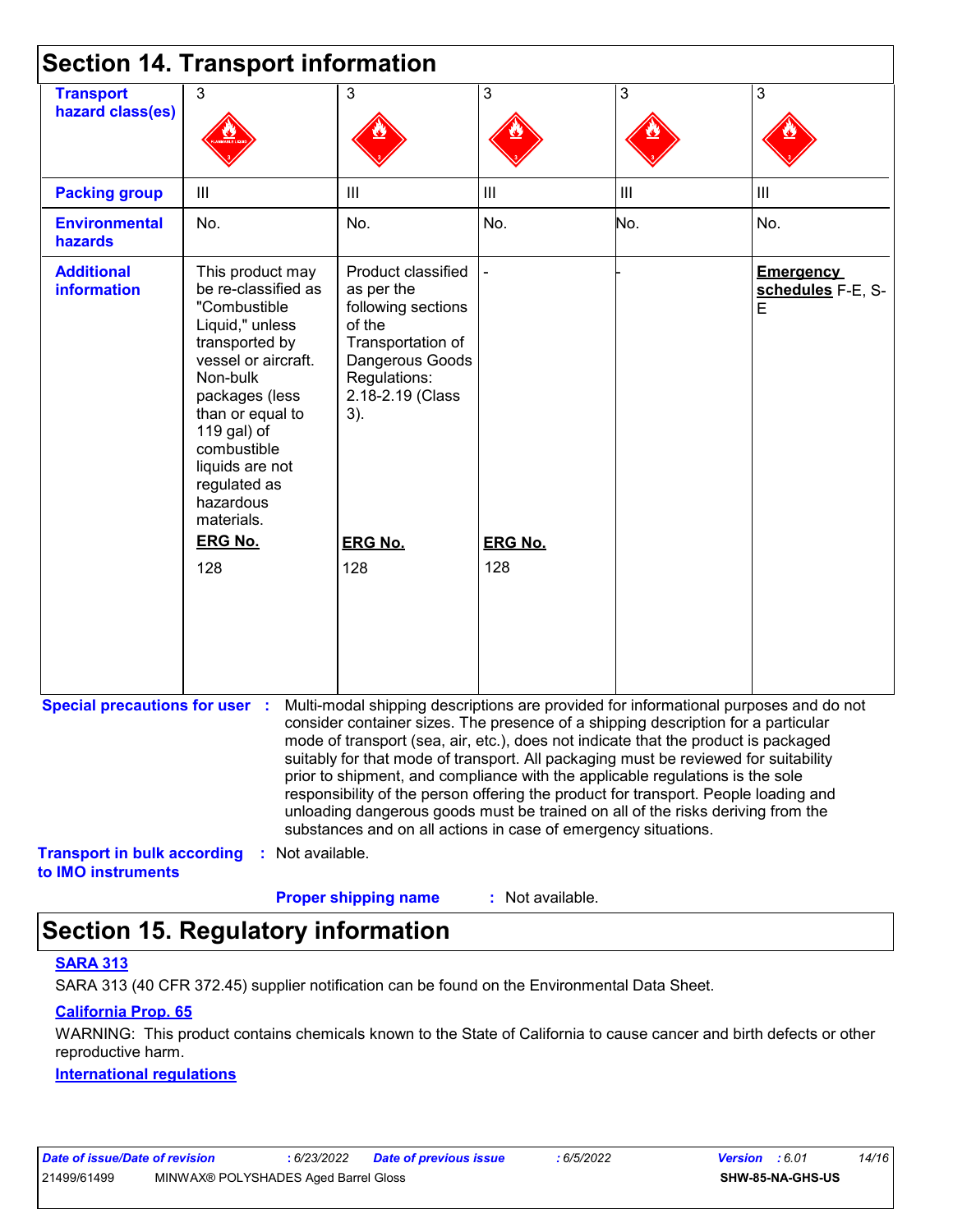# **Section 15. Regulatory information**

| <b>International lists</b> | : Australia inventory (AIIC): Not determined.                |
|----------------------------|--------------------------------------------------------------|
|                            | China inventory (IECSC): Not determined.                     |
|                            | Japan inventory (CSCL): Not determined.                      |
|                            | Japan inventory (ISHL): Not determined.                      |
|                            | Korea inventory (KECI): Not determined.                      |
|                            | New Zealand Inventory of Chemicals (NZIoC): Not determined.  |
|                            | Philippines inventory (PICCS): Not determined.               |
|                            | Taiwan Chemical Substances Inventory (TCSI): Not determined. |
|                            | Thailand inventory: Not determined.                          |
|                            | Turkey inventory: Not determined.                            |
|                            | Vietnam inventory: Not determined.                           |

### **Section 16. Other information**

**Hazardous Material Information System (U.S.A.)**



**The customer is responsible for determining the PPE code for this material. For more information on HMIS® Personal Protective Equipment (PPE) codes, consult the HMIS® Implementation Manual.**

**Caution: HMIS® ratings are based on a 0-4 rating scale, with 0 representing minimal hazards or risks, and 4 representing significant hazards or risks. Although HMIS® ratings and the associated label are not required on SDSs or products leaving a facility under 29 CFR 1910.1200, the preparer may choose to provide them. HMIS® ratings are to be used with a fully implemented HMIS® program. HMIS® is a registered trademark and service mark of the American Coatings Association, Inc.**

**Procedure used to derive the classification**

| <b>Classification</b>                                                 | <b>Justification</b>  |
|-----------------------------------------------------------------------|-----------------------|
| FLAMMABLE LIQUIDS - Category 3                                        | On basis of test data |
| SKIN SENSITIZATION - Category 1                                       | Calculation method    |
| CARCINOGENICITY - Category 2                                          | Calculation method    |
| <b>TOXIC TO REPRODUCTION - Category 2</b>                             | Calculation method    |
| SPECIFIC TARGET ORGAN TOXICITY (SINGLE EXPOSURE) (Respiratory tract   | Calculation method    |
| irritation) - Category 3                                              |                       |
| SPECIFIC TARGET ORGAN TOXICITY (SINGLE EXPOSURE) (Narcotic effects) - | Calculation method    |
| Category 3                                                            |                       |
| SPECIFIC TARGET ORGAN TOXICITY (REPEATED EXPOSURE) - Category 2       | Calculation method    |
| <b>ASPIRATION HAZARD - Category 1</b>                                 | Calculation method    |
| Hietory                                                               |                       |

| <u>нізші у</u>                    |                                                                                                                                                                                                                                                                                                                                                                                                                                                                           |
|-----------------------------------|---------------------------------------------------------------------------------------------------------------------------------------------------------------------------------------------------------------------------------------------------------------------------------------------------------------------------------------------------------------------------------------------------------------------------------------------------------------------------|
| Date of printing                  | : 6/23/2022                                                                                                                                                                                                                                                                                                                                                                                                                                                               |
| Date of issue/Date of<br>revision | : 6/23/2022                                                                                                                                                                                                                                                                                                                                                                                                                                                               |
| Date of previous issue            | : 6/5/2022                                                                                                                                                                                                                                                                                                                                                                                                                                                                |
| <b>Version</b>                    | : 6.01                                                                                                                                                                                                                                                                                                                                                                                                                                                                    |
| <b>Key to abbreviations</b>       | $\therefore$ ATE = Acute Toxicity Estimate<br><b>BCF</b> = Bioconcentration Factor<br>GHS = Globally Harmonized System of Classification and Labelling of Chemicals<br>IATA = International Air Transport Association<br>IBC = Intermediate Bulk Container<br><b>IMDG = International Maritime Dangerous Goods</b><br>LogPow = logarithm of the octanol/water partition coefficient<br>MARPOL = International Convention for the Prevention of Pollution From Ships, 1973 |

| Date of issue/Date of revision |                                      | 6/23/2022 | <b>Date of previous issue</b> | 6/5/2022 | <b>Version</b> : 6.01   |  | 15/16 |
|--------------------------------|--------------------------------------|-----------|-------------------------------|----------|-------------------------|--|-------|
| 21499/61499                    | MINWAX® POLYSHADES Aged Barrel Gloss |           |                               |          | <b>SHW-85-NA-GHS-US</b> |  |       |